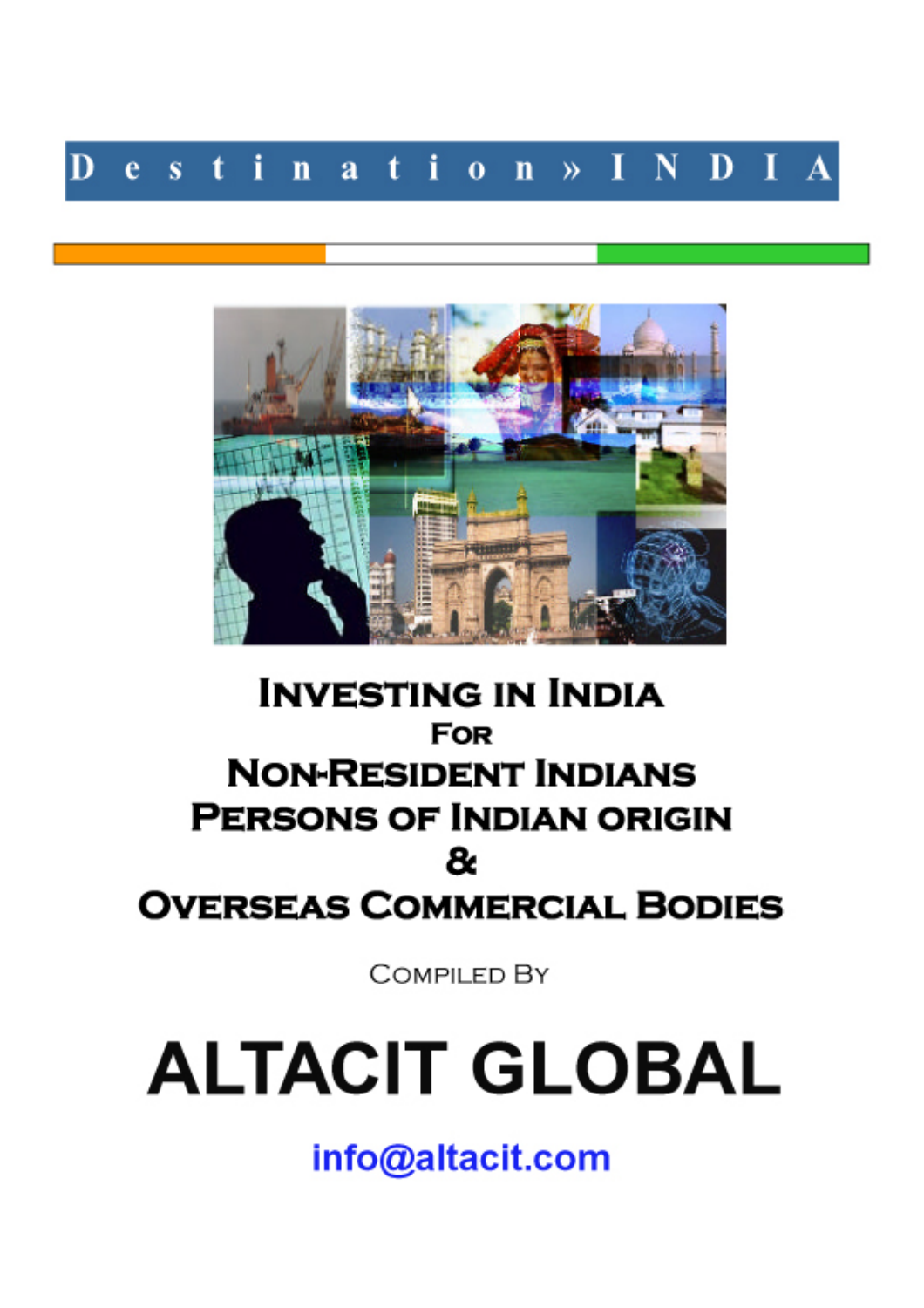#### **INDEX**

| <b>QUICK REFERENCE GUIDE* - INVESTMENT ON NON REPATRIATION BASIS 37 -</b> |
|---------------------------------------------------------------------------|
| <b>QUICK REFERENCE GUIDE* - INVESTMENTS ON REPATRIATION BASIS 38 -</b>    |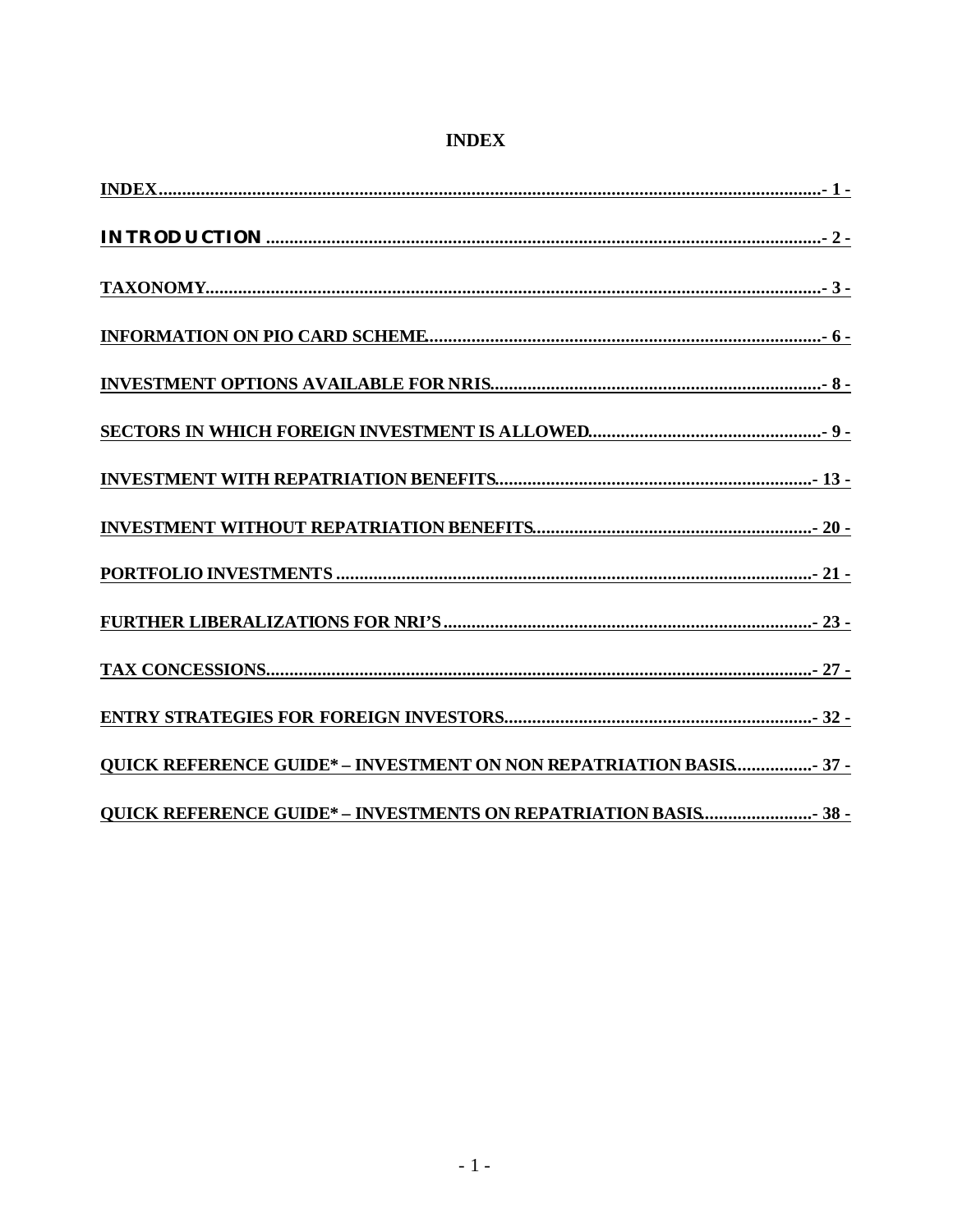#### **Introduction**

Indian economy is moving towards a free market system through liberalised investment policies, trade policies and fiscal reforms. This is being achieved through economic reforms aimed at making India an investment friendly destination. The Government of India provides several facilities and incentives for Non Resident Indians/Persons of Indian Origin and Overseas Corporate Bodies to encourage them to invest in India.

A part of the GBS's **"Destination India"** series, this guide looks at the various policies and procedures relating to foreign investment into India by Non Resident Indians/Persons of Indian Origin and Overseas Corporate Bodies.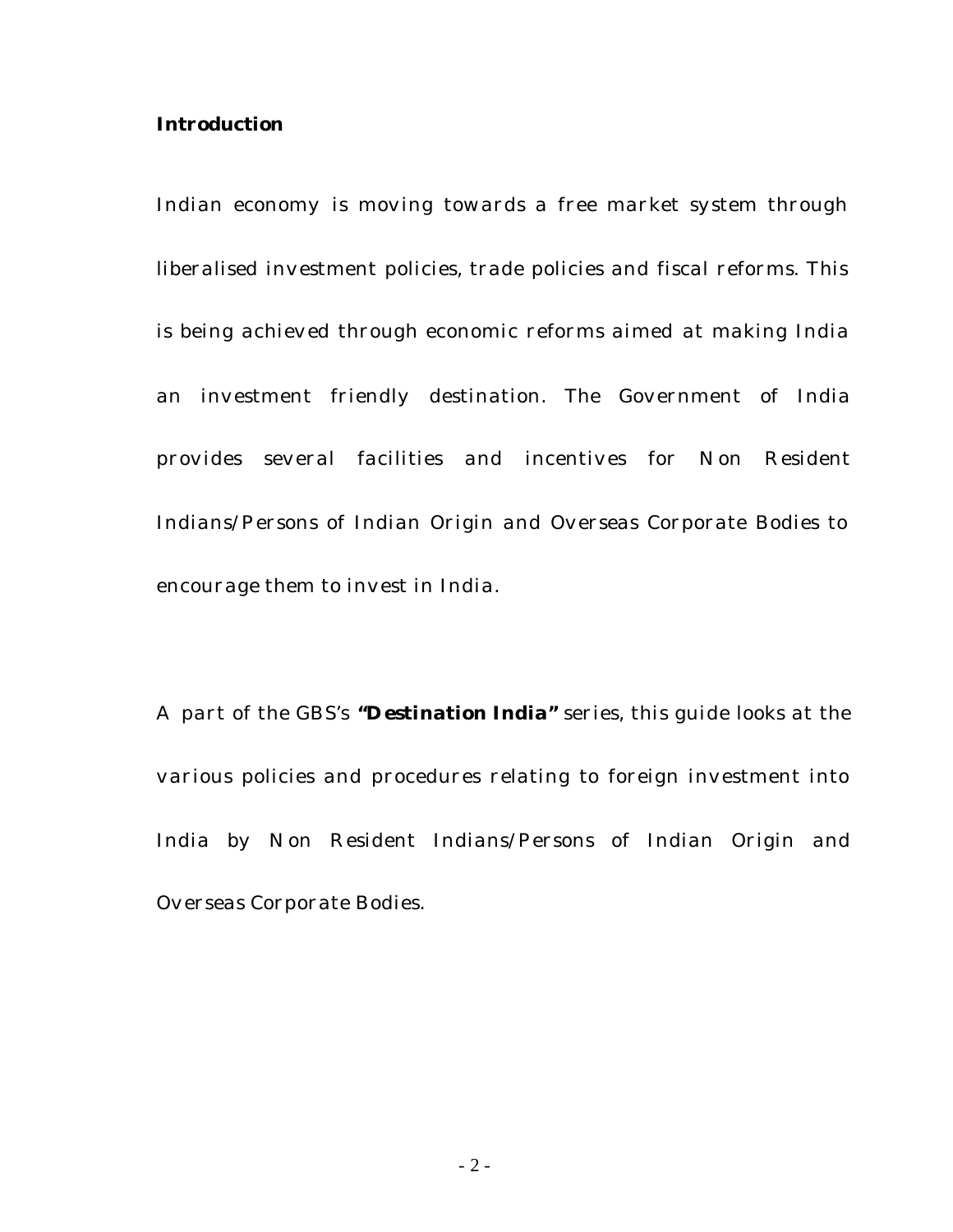#### **Taxonomy**

- 1. **NON RESIDENT INDIAN NATIONALS (NRIs):** Non Resident Indian Nationals generally fall under the following broad categories:
	- a. Indian citizens who stay abroad for employment or for carrying on any business or vocation or for any other purpose in circumstances indicating an indefinite period of stay outside India.
	- b. Indian citizens working abroad on assignments with foreign Governments, Government agencies or international/multinational agencies like United Nations Organisation (UNO), International Monetary Fund (IMF), World Bank etc.
	- c. Officials of Central and State Governments and public sector undertaking deputed abroad on assignments with foreign Government/agencies/organisations or posted to their own offices (including Diplomatic Missions) abroad.
- 2. **PERSONS OF INDIAN ORIGIN (PIOs):** For the purpose of the facility of opening and maintenance of various types of bank accounts and making investments in shares and securities in India, a foreign citizen (not being a citizen of Pakistan or Bangladesh) is deemed to be a person of Indian origin if:
	- a. He, at any time, held an Indian passport, or
	- b. He or either of his parents or any of his grand parents was a citizen of India by virtue of the Constitution of India or Citizenship Act 1955 (57 of 1955).
	- c. A spouse (not being a citizen of Pakistan or Bangladesh) of an Indian citizen or of a person of Indian origin is also treated as a person of Indian origin for the above purpose provided the bank accounts are opened or investments in shares/securities in India are made by such persons only jointly with their NRI/PIO Spouses.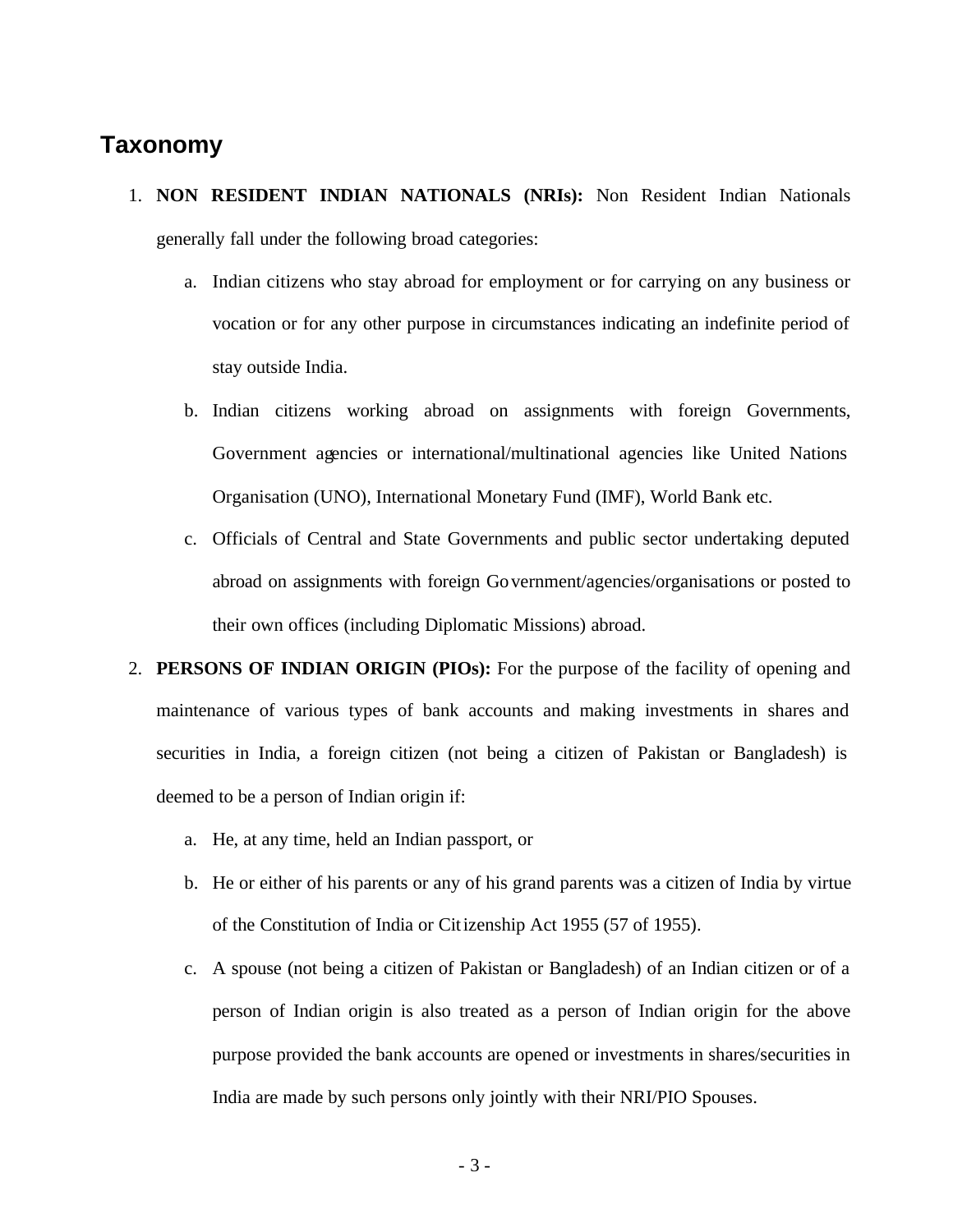- 3. **OVERSEAS CORPORATE BODIES (OCBs):** Overseas Corporate Bodies predominantly owned by individuals of Indian nationality or origin resident outside India include overseas companies, partnership firms, societies and other corporate bodies which are owned, directly or indirectly, to the extent of at least 60% by individuals of Indian nationality or origin resident outside India as also overseas trusts in which at least 60% of the beneficial interest is irrevocably held by such persons.
- 4. **FOREIGN INVESTMENT PROMOTION BOARD (FIPB):** To promote accelerated growth in the industrial sector and to increase inflows of Foreign Direct Investment into the country, as also to provide appropriate institutional arrangements, transparent procedures and guidelines for investment promotion and to consider and recommend proposals for foreign investment(other than those eligible for automatic approval by the Reserve Bank of India), the Government of India have constituted this Board chaired by the Secretary (Department of Industrial Policy & Promotion), Government of India. The objective of the Board is to promote foreign direct investment into India:
	- a. by undertaking investment promotion activities; and
	- b. facilitating investment in the country by international companies, Non Resident Indians (NRIs) and other foreign investors.
- 5. **Non-Resident(External) Rupee Accounts (NRE Accounts):** NRIs, PIOs, OCBs are eligible. These are rupee denominated accounts. Accounts can be in the form of savings, current, recurring or fixed deposit accounts. Accounts can be opened by remittance of funds in free foreign exchange. Foreign exchange brought in legally, repatriable incomes of the account holder, etc. can be credited to the account.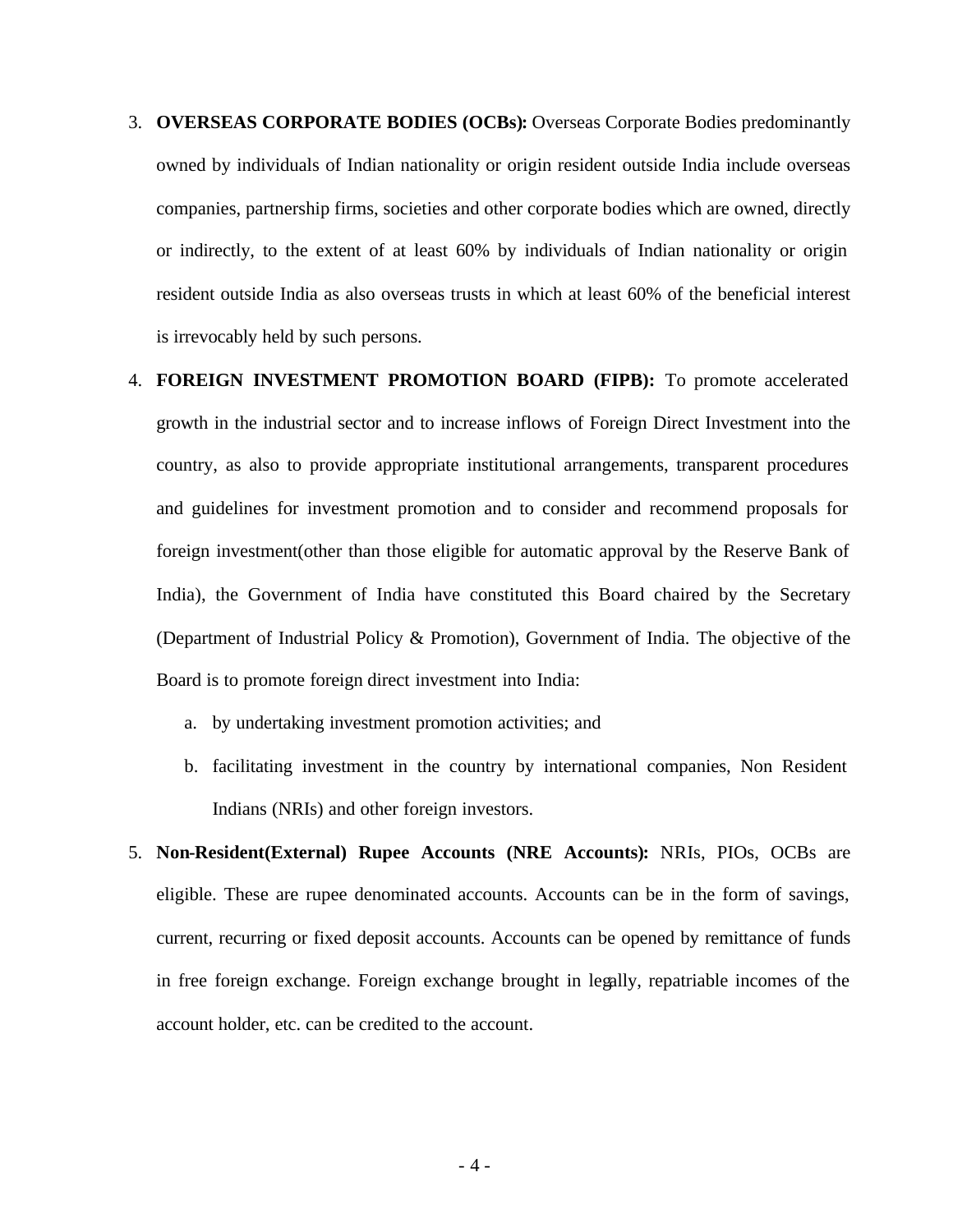- a. The deposits can be used for all legitimate purposes/ The balance in the account is freely repatriable.
- b. There is no income tax or wealth tax on the deposits (except in the case of OCBs).
- c. Joint operation with other NRIs/PIOs is permitted.
- d. Power of attorney can be granted to residents for operation of accounts.
- 6. **Ordinary Non-Resident Rupee Accounts (NRO Accounts):** These are Rupee denominated non-repatriable accounts and can be in the form of savings, current or term deposits. These accounts can be opened jointly with close relative in India, also. When an Indian National/PIO resident in India leaves for taking up employment, etc. outside the country, his bank account in India gets designated as NRO account. The deposits can be used to make all legitimate payments in rupees.
- 7. **Non-resident(Non-repatriable)Rupee Deposit Accounts (NRNR Accounts)**: NRIs/PIOs/OCBs, other non-resident Individuals/entities are permitted to open these accounts. Accounts can be opened by transfer of freely convertible foreign currency funds from abroad, or from NRE/FCNR accounts. Deposits can be held jointly with a resident. Deposits can be for period from 6 months to 3 years, and can be renewed further.
	- a. The principal is non-repatriable; interest can be repatriated.
	- b. There is no income tax on the interest (not available for residents)
- 8. **Foreign Currency (Non-Resident) Accounts (Banks)(FCNR (B) Accounts):** NRIs/PIOs/OCBs are permitted to open such accounts in US Dollars, Sterling Pounds. Deutsche Marks and Japanese Yen, as term deposits (6 months to 3 years).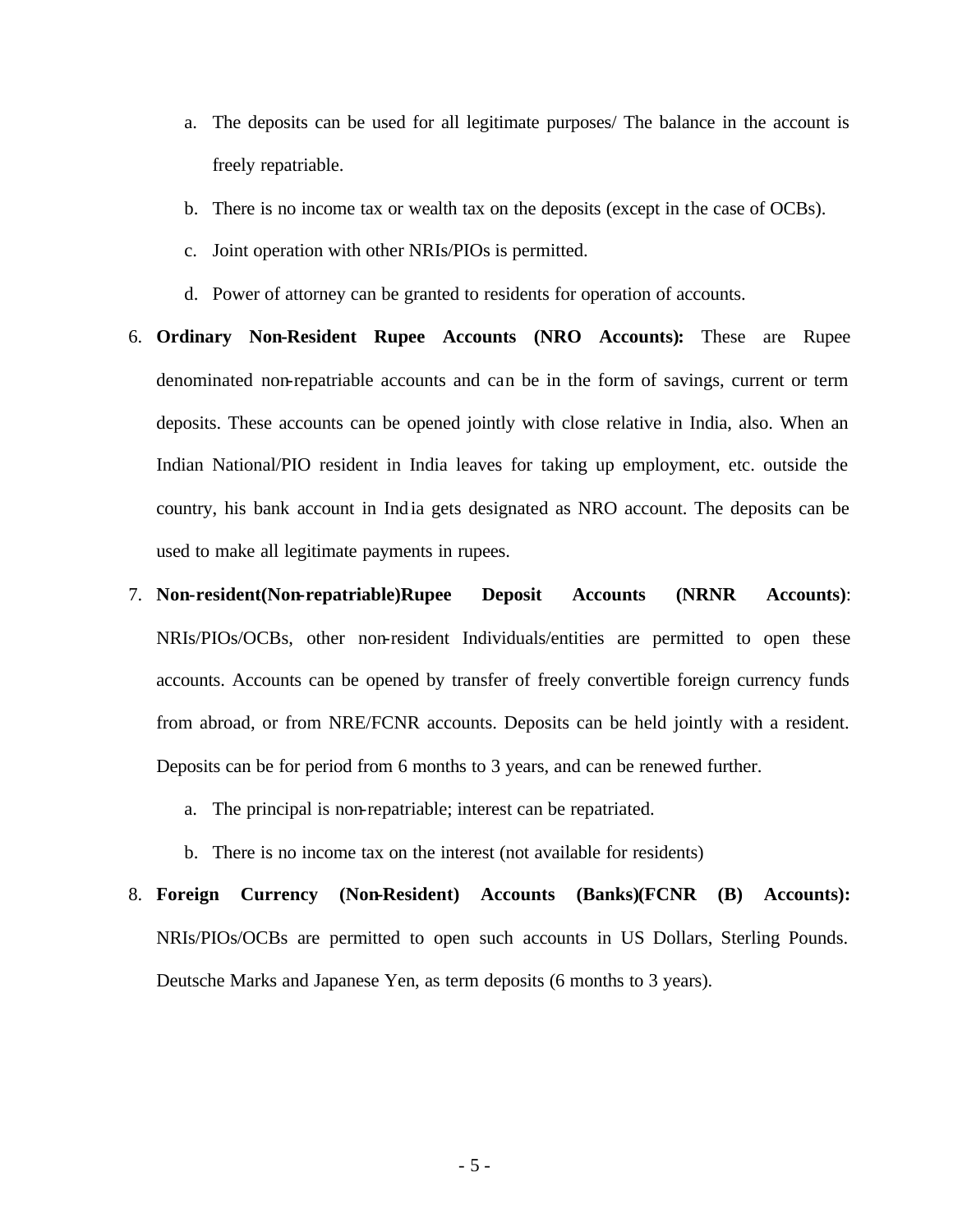#### **Information on PIO Card Scheme**

The Government has announced the launching of a People of Indian Origin Card, which will allow visa free entry to Indian origin people living abroad and give them all the rights enjoyed by Non-Resident Indians (NRI's) including purchase of non-agricultural land. They can also benefit from housing schemes of the Life Insurance Corporation, State Governments and other Government agencies. It is eligible for the Indians who hold a foreign passport living abroad till the fourth generation.

Fee for PIO Card is US \$ 310.00 for adult and for children below the age of 18 years is US \$ 155.00 (effective from September 15, 2002). Validity of new PIO card will be 15 years from the date of issue.

Besides making their journey back to their roots simpler, easier and smoother, this Scheme entitles the PIO to a wide range of economic, financial, educational and cultural benefits. The benefits envisaged under the Scheme include: -

- (i) No requirement of visa to visit India:
- (ii) No requirement to register with the Foreigners Registration Officer if continuous stay does not exceed 180 days. If continuous stay exceeds 180 days, then registration is required to be done within a period of 30 days of the expiry of 180 days.
- (iii) Parity with Non-Resident Indians in respect of facilities available to the latter in economic, financial, educational fields, etc. These facilities will include:
	- a. Acquisition, holding, transfer and disposal of immovable properties in India except of agricultural/plantation properties;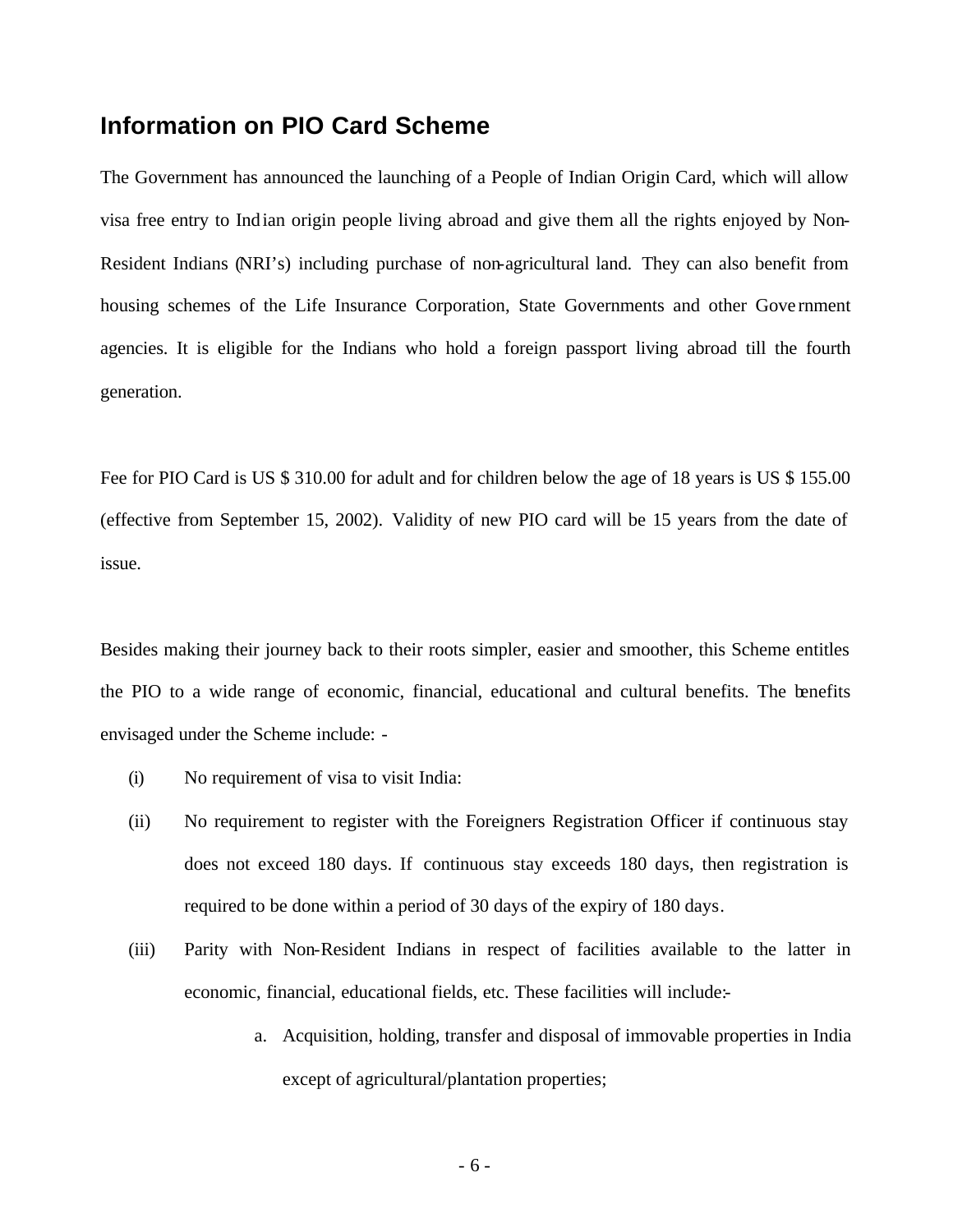- b. admission of children in educational institutions in India under the general category quota for NRI's - including medical / engineering college, IITs, IIMs etc.
- c. Various housing schemes of Life Insurance Corporation of India, State Governments and other Government agencies;
- d. All future benefits that would be extended to NRIs would also be available to the PIO Card holders;

#### (iv) However,

- a. They shall not enjoy political rights in India.
- b. The right to buy property would not be valid to Jammu & Kashmir.
- c. It would not be issued to people of Indian origin living in Pakistan and Bangladesh. It does not give voting rights to the holders of the Card.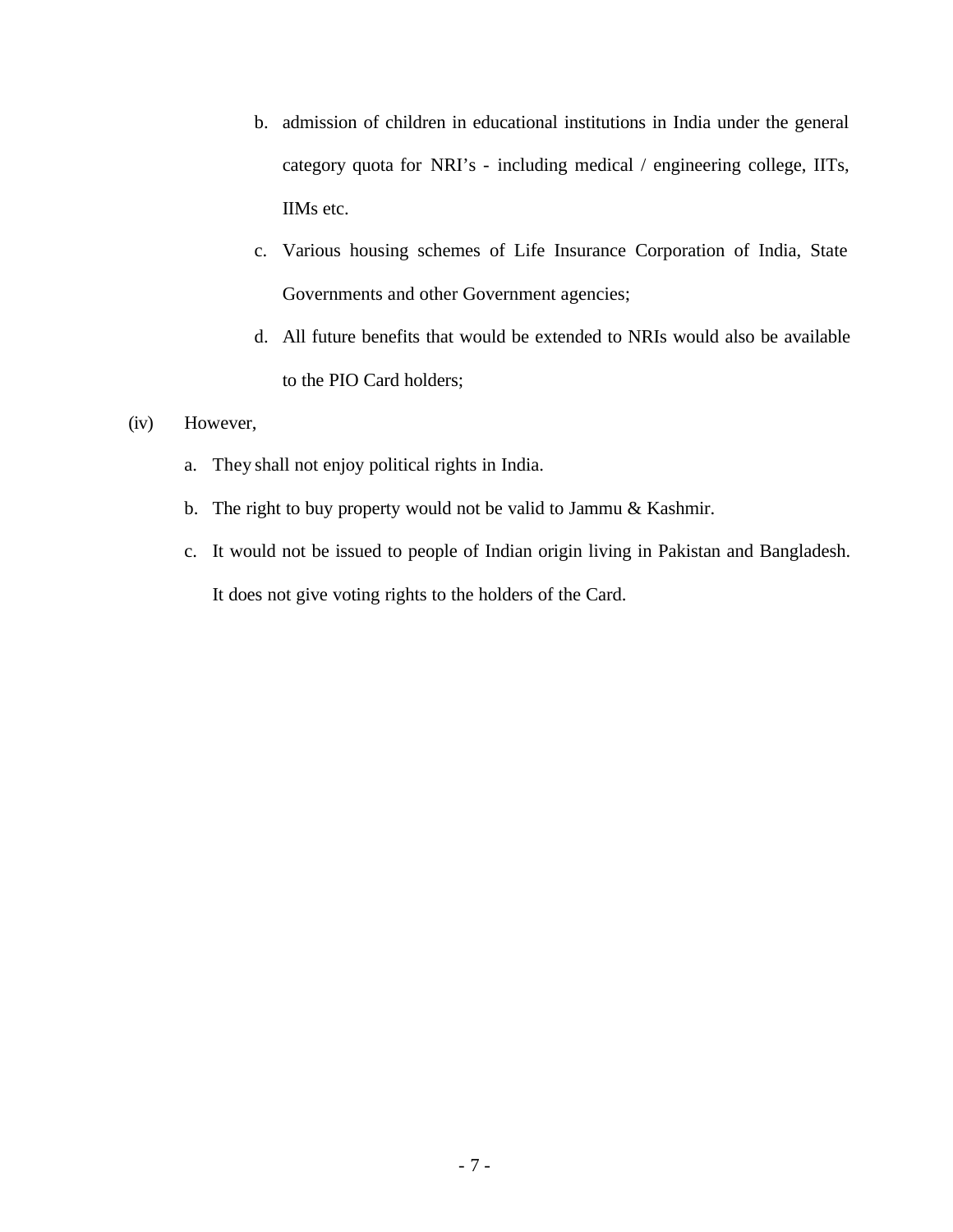## **Investment options available for NRIs**

NRIs have a wide variety of investment options before them. These include the following:

- 1. Investment in shares and debentures of Indian Companies
- 2. Direct Investment in Indian industries / Joint Ventures
- 3. Deposits with Indian Companies/ Firms, etc. including NBFCs
- 4. Investment in Bank Accounts
- 5. Portfolio Investment in Listed Companies
- 6. Investment in dated Government securities, treasury bills, Units of domestic/money market mutual funds, National Plan/Savings Certificates
- 7. Investment in Bonds of Public Sector Undertaking, disinvested shares of Public Sector Enterprises
- 8. Investment in immovable properties, Housing and Real Estate Business.

Investment in any of the above can be made both on repatriation as well as on non-repatriation basis.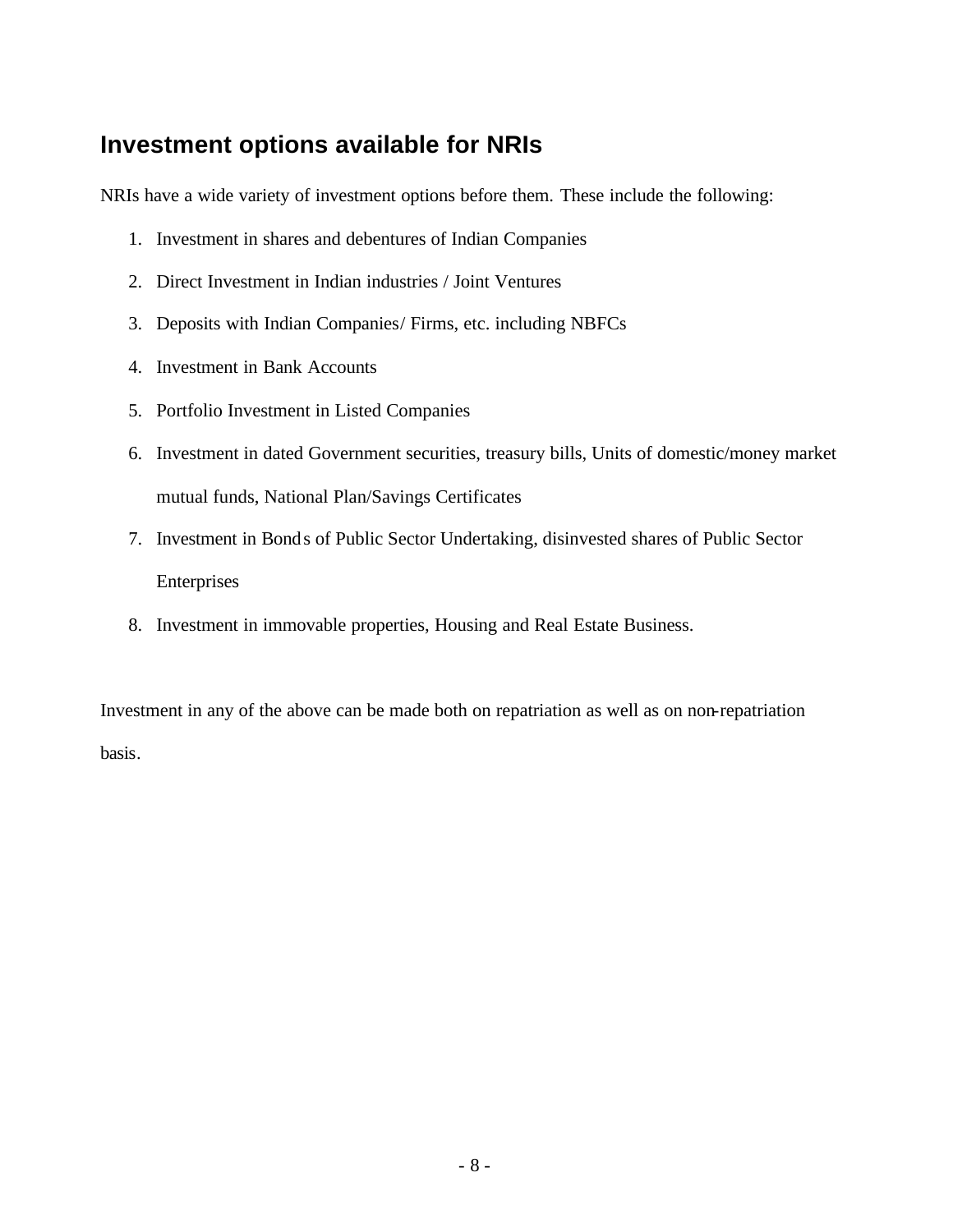## **Sectors in which foreign investment is allowed**

Foreign investment is allowed in all priority sectors, **except the following, subject to certain sectoral caps, viz.** 

- **1. Banking**
- **2. Non Banking Financial Companies**
- **3. Civil Aviation**
- **4. Petroleum including exploration/refinery/marketing**
- **5. Venture Capital Companies/Funds**
- **6. Atomic Energy and related projects**
- **7. Defense and strategic industries**
- **8. Agriculture (including plantation)**
- **9. Print Media**
- **10. Investing companies infrastructure and service sector**
- **11. Broadcasting**
- **12. Postal services**

**There have been some relaxations in respect of banking, NBFCs, Oil refining sector and** 

**Venture capital funds.**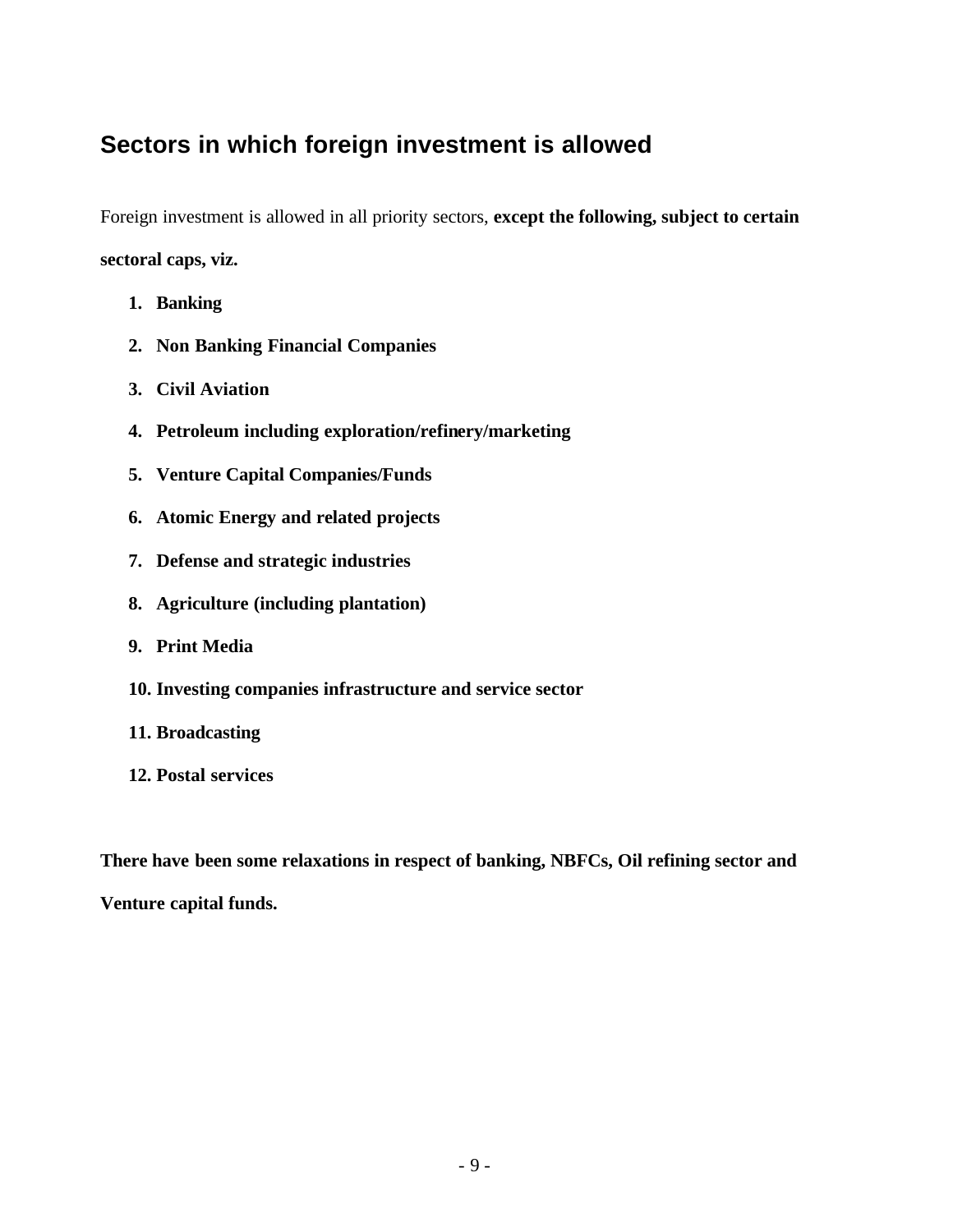#### **Investments in immovable properties**

A non-resident Indian citizen does not require permission of the Reserve Bank to acquire residential /commercial property in India. Foreign citizens of Indian origin require permission of the Reserve Bank to purchase immovable property in India for their residential use.

The Reserve Bank has granted general permission to foreign citizens of Indian origin, whether resident in India or abroad, to purchase immovable property in India for their bona fide residential purposes. They are, therefore, not required to obtain separate permission of the Reserve Bank**.**

The purchase consideration for the residential immovable property to be paid by foreign citizens of Indian origin under the general permission, should be met either out of inward remittances in foreign exchange , through normal banking channels or out of funds from NRE/FCNR accounts maintained with banks in India.

- 1. Under the general permission granted by Reserve Bank properties other than agricultural land/farm house/plantation property can be purchased by the foreign citizens of Indian origin.
- 2. The foreign citizens of Indian origin when they purchase immovable property in India under the general permission, they are required to file a declaration in form IPI 7 with the Central Office of Reserve Bank at Mumbai within a period of 90 days from the date of purchase of immovable property or final payment of purchase consideration along with a certified copy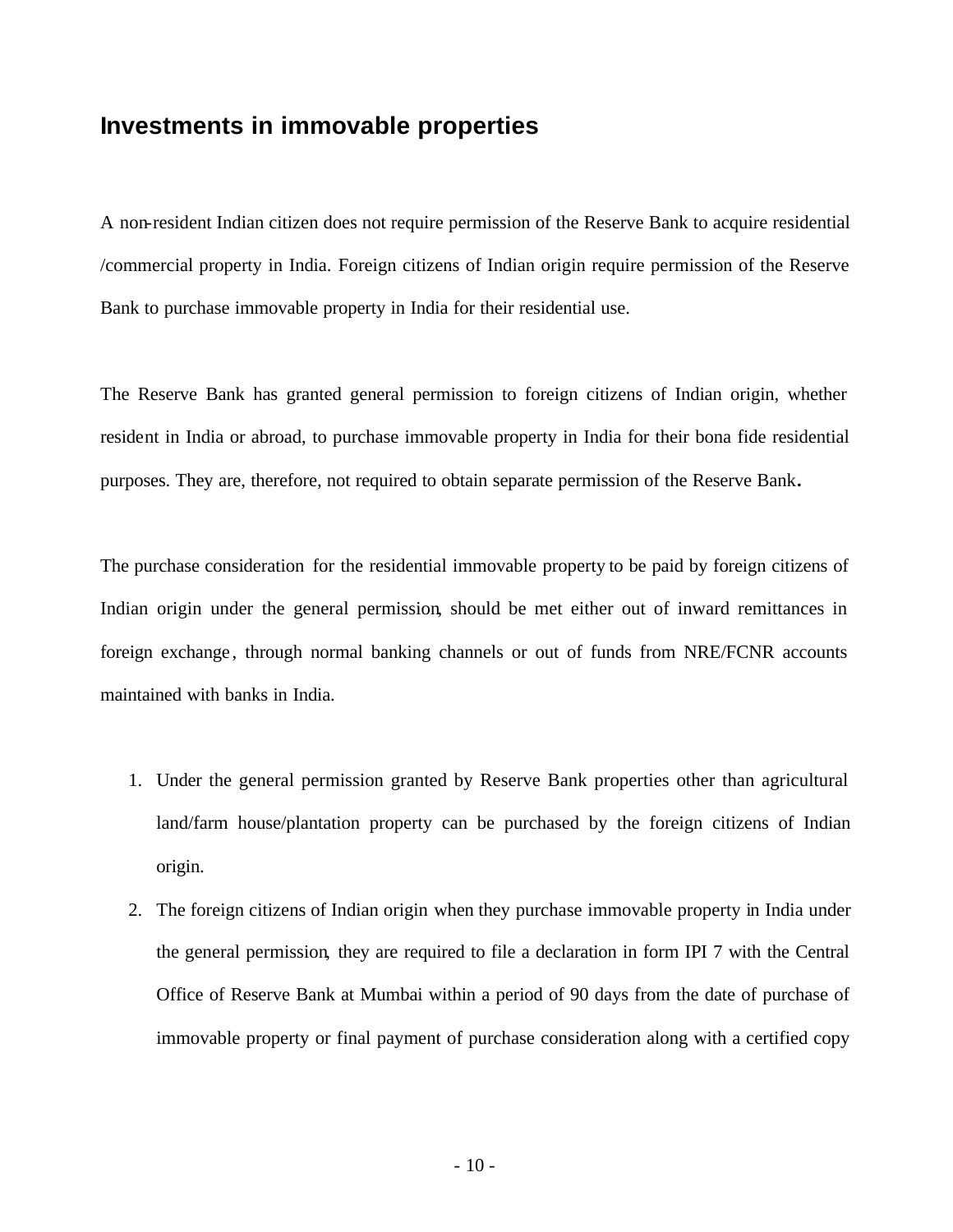of the document evidencing the transaction and bank certificate regarding the consideration paid.

- 3. The Reserve Bank has granted general permission for sale of such property purchased in India.
	- a. However, where the property is purchased by another foreign citizen of Indian origin, funds towards the purchase consideration should either be remitted to India or paid out of balances in NRE/FCNR accounts.
	- b. In respect of properties purchased on or after 26th May 1993, Reserve Bank considers applications for repatriation of sale proceeds up to the consideration amount remitted in foreign exchange for the acquisition of the property.
	- c. The balance amount of sale proceeds if any or sale proceeds in respect of properties purchased prior to 26th May 1993 will have to be credited to the ordinary nonresident rupee account of the owner of the property.
	- d. Applications for repatriation of sale proceeds are considered provided the sale takes place after three years from the date of final purchase deed or from the date of payment of final instalment of consideration amount, whichever is later.
	- e. Applications for necessary permission for remittance of sale proceeds should be made in form IPI 8 to the Central Office of Reserve Bank at Mumbai within 90 days of the sale of the property.
- 4. Reserve Bank has also granted general permission to foreign citizens of Indian origin to acquire or dispose of properties up to two houses by way of gift from or to a relative who may be an Indian citizen or a person of Indian origin whether resident in India or not, provided gift tax has been paid.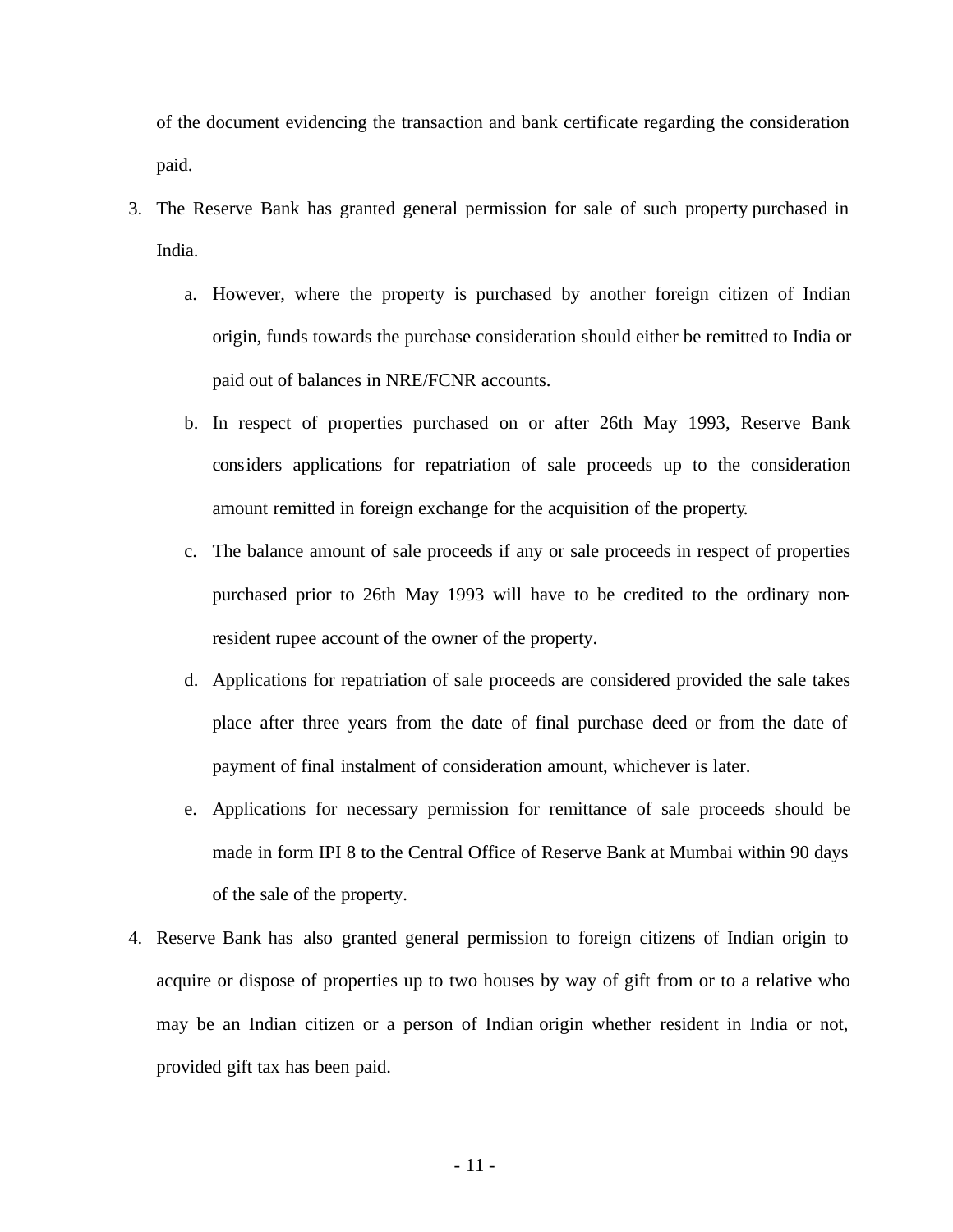- 5. Reserve Bank has granted general permission for letting out any immovable property in India. The rental income or proceeds of any investment of such income has to be credited to NRO account.
- 6. NRI's can obtain loans for the acquisition of a residential house/flat from financial institutions providing housing finance e.g. HDFC, LIC Housing Finance Ltd., etc subject to certain conditions.
- 7. Authorized dealers have also been granted permission to grant loans to non-resident Indian nationals for acquisition of house/flat for self-occupation on their return to India subject to certain conditions. (Repayment of the loan should be made within a period not exceeding 15 years out of inward remittance through banking channels or out of funds held in the investor's NRE/FCNR/NRO accounts)
- 8. Immovable properties acquired in India can be rented out without RBI permission. Rental income has to be credited to NRO account.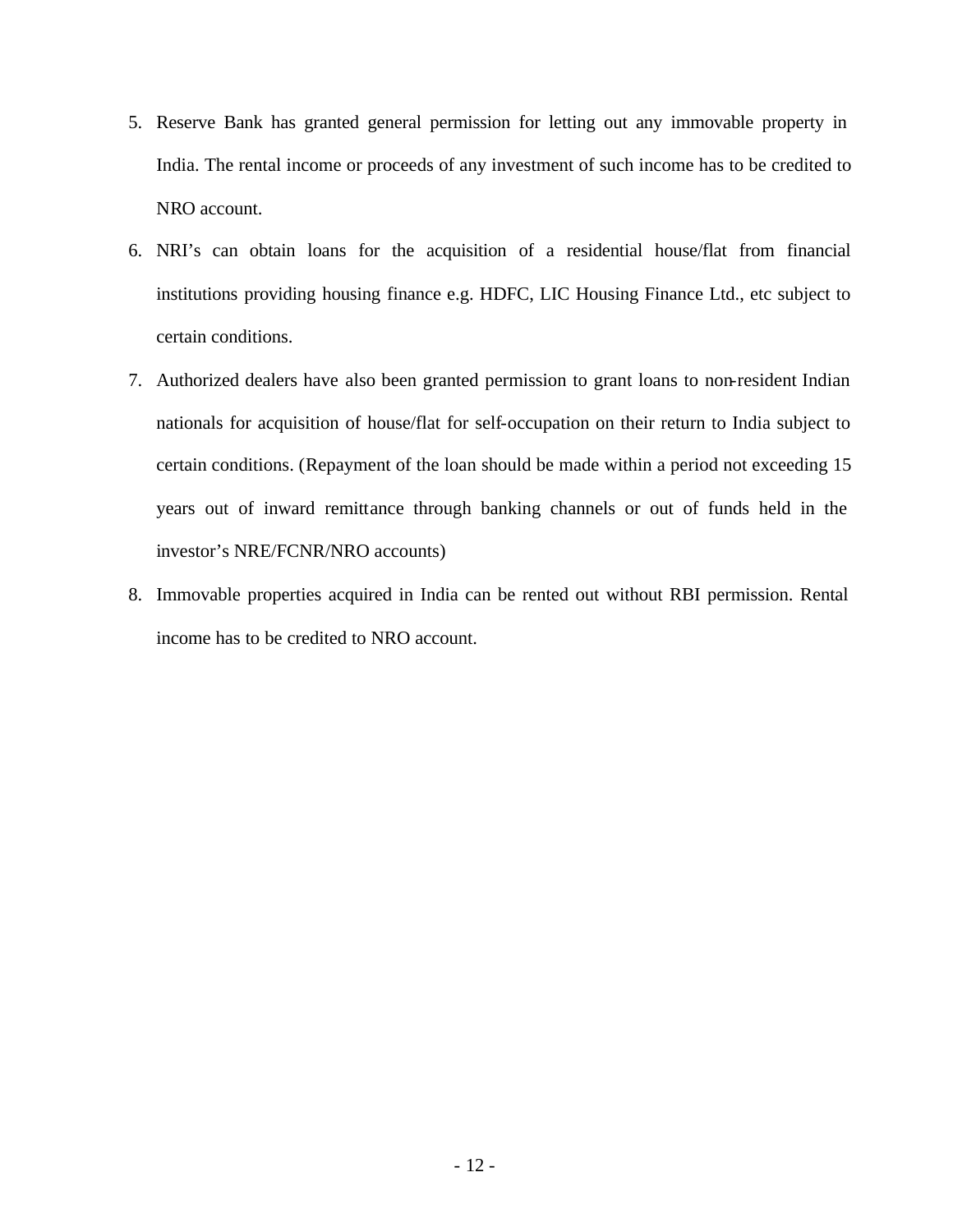### **Investment with repatriation benefits**

1. INVESTMENT WITH 100% REPATRIATION BENEFITS

#### **HIGH PRIORITY INDUSTRIES**

NRIs/PIOs/OCBs are permitted to invest up to 100% equity in new industries/expansion/diversification of existing industries listed as High Priority Industries.

#### **TRADING COMPANIES**

100% investment with repatriation benefits is also allowed in trading companies primarily engaged in export activities and registered as Export/Trading/Star Trading/Super Star Trading Houses with the Directorate General of Foreign Trade.

No prior permission from the Government of India/Reserve Bank of India is required for receiving inward remittances and issue of shares to NRIs/PIOs/OCBs. The Indian Company is however, required to file form ISD(R) along with relevant documents with the concerned Regional Office of the Reserve Bank of India within 30 days of issue of shares.

In the case of specified consumer goods industries, dividend balancing out of export earnings over a period of 7 years from commencement of commercial production has to be met.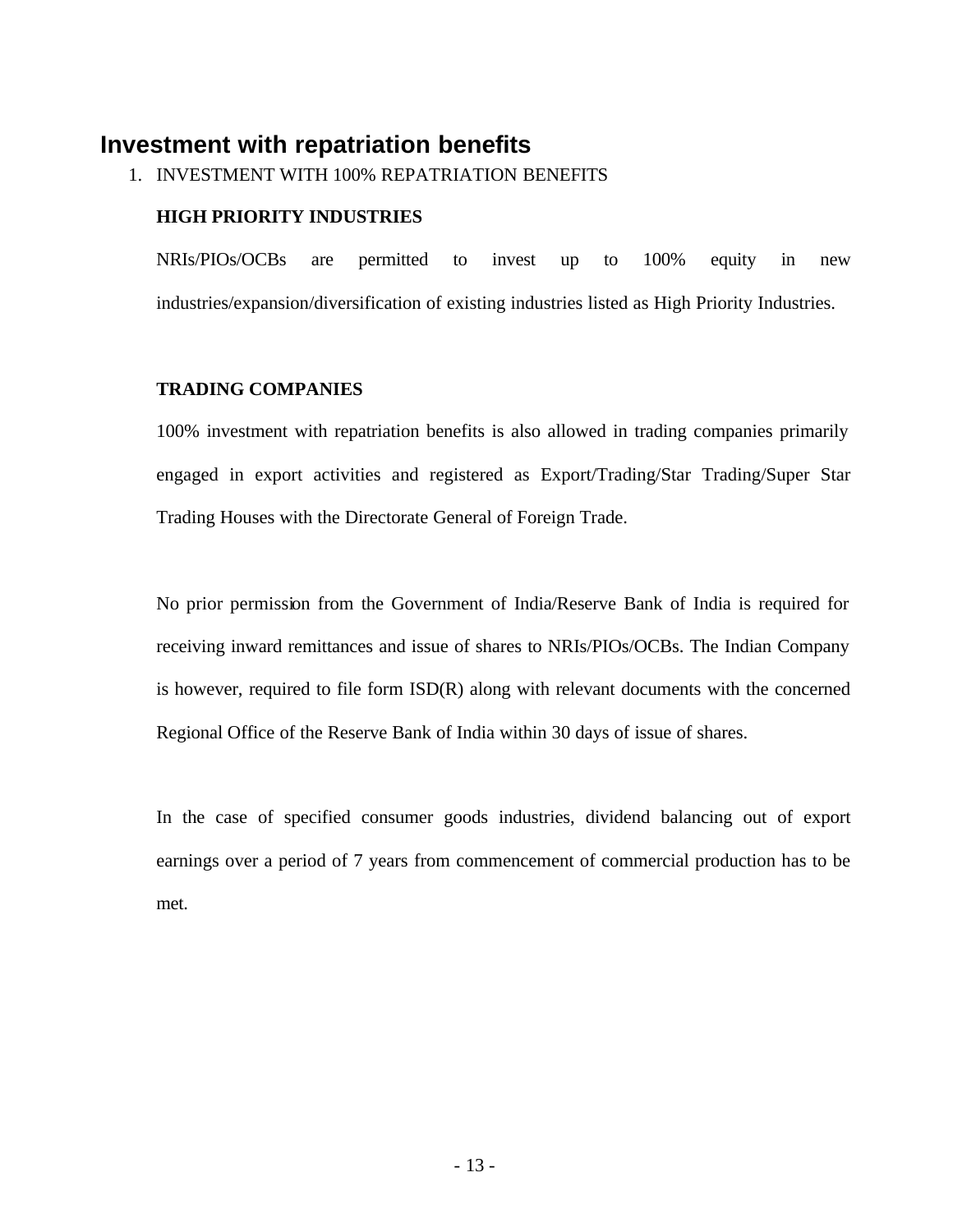## **INVESTMENT IN 100% EXPORT ORIENTED UNITS (EOUs), UNITS IN FREE TRADE ZONE/EXPORT PROCESSING ZONES, SOFTWARE TECHNOLOGY PARKS (STPs), ELECTRONIC HARDWARE TECHNOLOGY PARKS (EHTPs)**

Up to 100% equity on repatriation basis is permitted by NRIs/PIOs/OCBs. Application for permission has to be made to the Development Commissioner of the Free Trade Zone/Export Processing Zone /Chief Executive of the STP/Designated officer of the EHTP.

#### **INVESTMENT IN HOUSING AND REAL ESTATE DEVELOPMENT**

NRIs/PIOs/OCBs can invest up to 100% in new issues of equity share of Indian companies engaged in:

- 1. Development of serviced plots and built up residential premises.
- 2. Real Estate covering construction of residential and commercial premises including business centres and offices
- 3. Development of townships.
- 4. City and Region level urban infrastructure facilities including roads and bridges
- 5. Manufacturing of building materials
- 6. Financing of Housing Development.
- 7. Repatriation of original investment is permitted after a lock in period of 3 years.

In the case of OCBs, repatriation of net profits (up to 16%) arising from the sale of such investments will be permitted after a lock in period of 3 years. There is no "lock-in-period" for repatriation of dividend/interest on shares/convertible debentures by OCBs. Application for investment has to be made in form ISD(R) to the Central Office of RBI.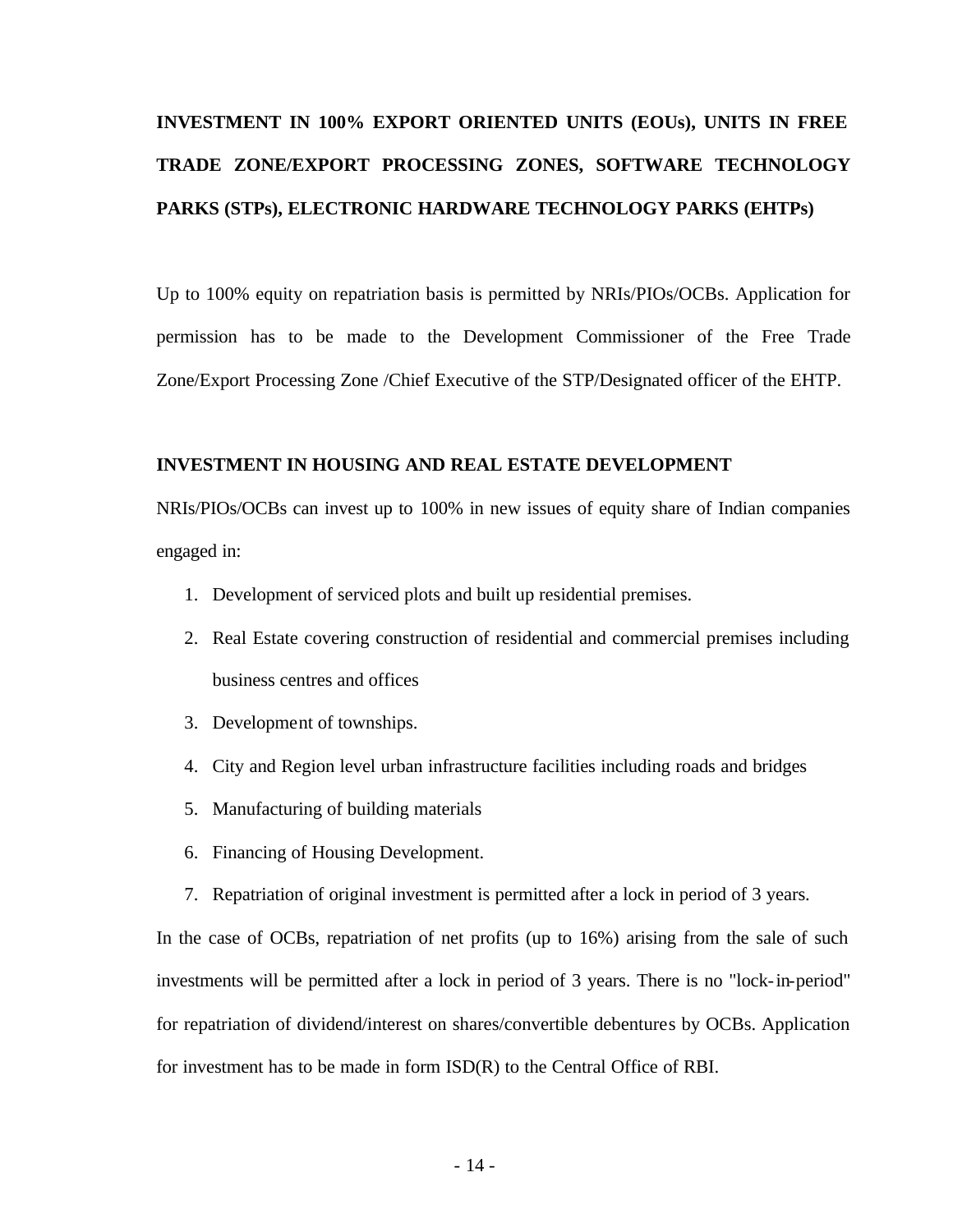#### **DOMESTIC AIR TRANSPORT SERVICES**

Upto 100% equity participation is permitted. Repatriation of investment and remittance of dividends will be permitted after a lock in period of 5 years and out of accumulated Net-Foreign Exchange Earnings. Approval has to be obtained from the Foreign Investment Promotion Board (FIPB).

#### **INVESTMENT IN SICK INDUSTRIAL UNITS**

NRIs/PIOs/OCBs are permitted to make bulk investment on private placement basis, upto 100 equity capital of any sick company either by way of purchase of equity shares from the existing shares holders or in the form of subscription to new equity shares of the sick company. There is no 'lock-in-period' for such investments. The Indian company has to apply for permission to the Central office of the Reserve Bank of India in form RSU.

#### 2. **INVESTMENT UPTO 40% EQUITY ON REPATRIATION BASIS**

NRIs/PIOs/OCBs are permitted to subscribe to new issues of equity shares/convertible debentures of new or existing companies (both private and public limited) for setting up new industrial/manufacturing projects or expansion/diversification of such projects, as well as hospitals/diagnostic centres, hotels(3/4/5 star), shipping, development of computer software and oil exploration services.

No prior permission is required for receiving inward remittances and issue of shares to NRIs/PIOs/OCBs. The Indian company is required to file form ISD with relevant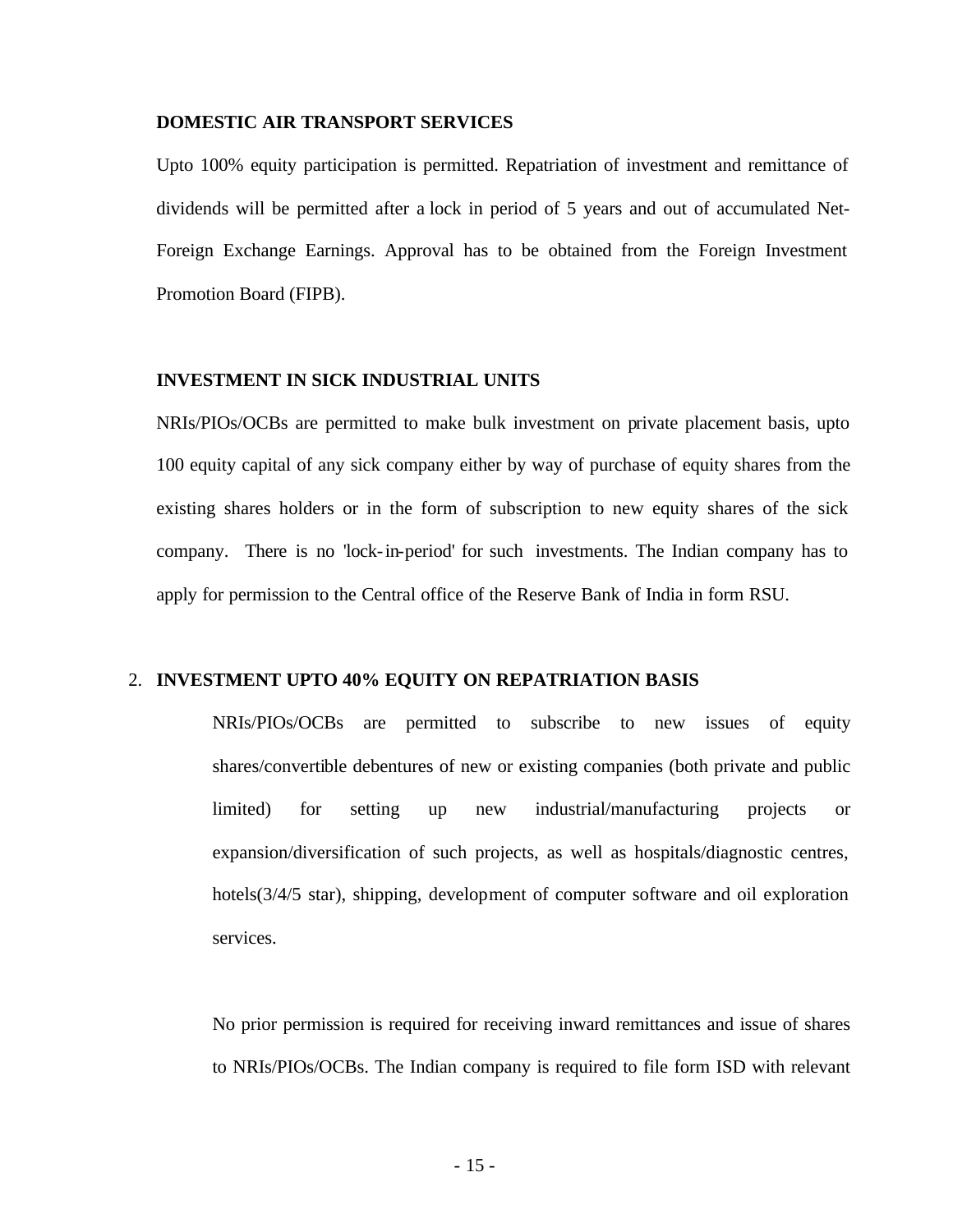documents with the concerned Regional office of the Reserve Bank of India within 30 days of issue of shares.

#### **BANKING SERVICES**

NRI's can invest upto 40% of the paid up capital in Private Banks. (Inclusive of 20% allowed to other foreign investors)

#### 3. **INVESTMENT UPTO 24% EQUITY ON REPATRIATION BASIS**

NRIs/PIOs/OCBs are permitted to subscribe to new issues of equity shares/convertible debentures of new or existing companies (private and public limited) in the fields of finance, hire purchase, leasing, trading or other services (except agriculture/plantation activities), and establishment of schools/colleges in India upto 24%.

No prior permission is required for receiving inward remittance and issue of share to NRIs/PIOs/OCBs. The Indian company is required to file form ISD(R) with relevant documents with the concerned Regional Office of the Reserve Bank of India within 30 days of issue of shares.

In the case of items reserved for small scale sector, investment by NRIs/PIOs/OCBs upto 24% is allowed. Application for permission has to be made in form FC/IL(SIA)to the Secretariat for Industrial Assistance.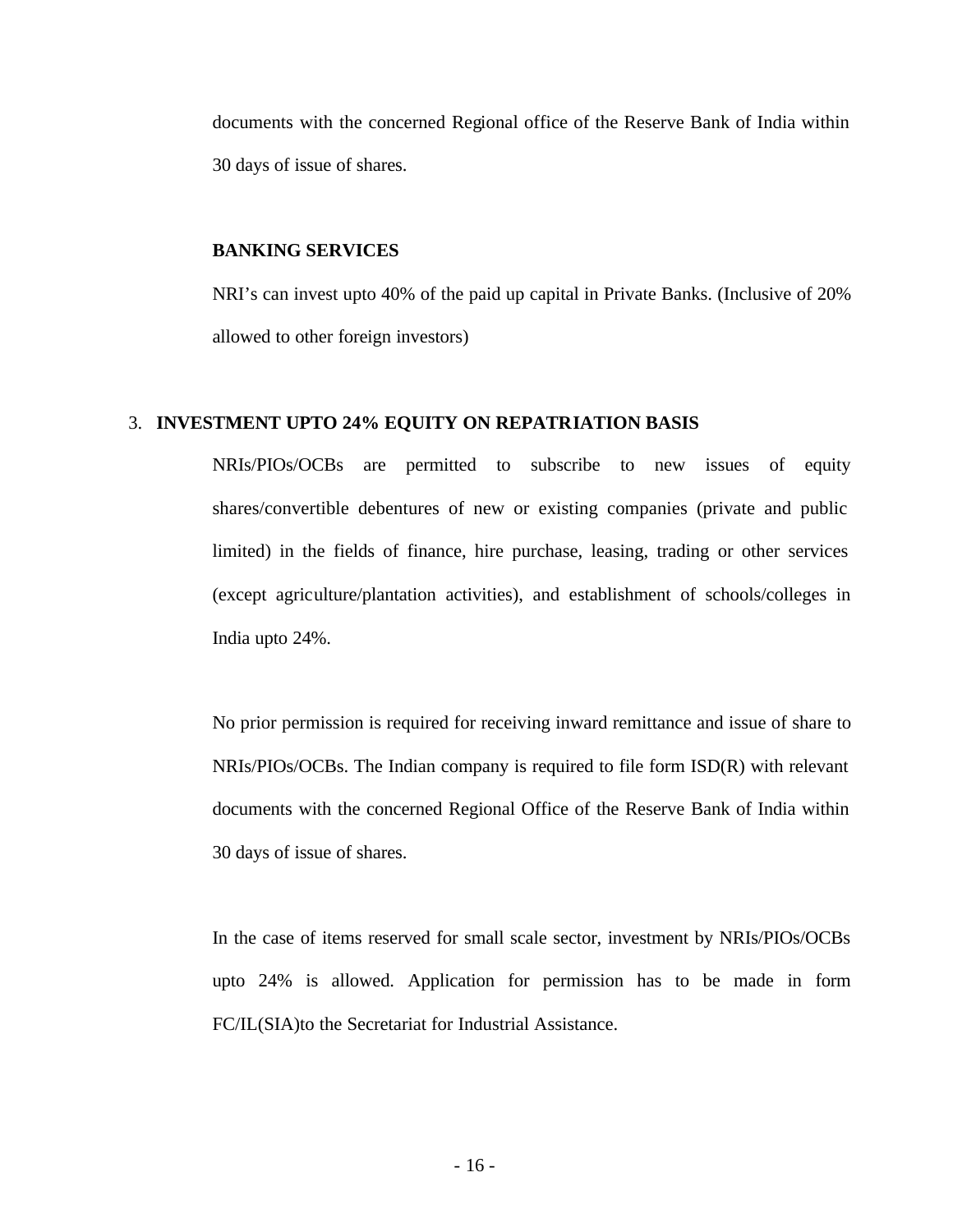#### 4. **OTHER INVESTMENTS WITH REPATRIATION BENEFITS**

#### **INVESTMENT IN DOMESTIC MUTUAL FUNDS**

NRIs/PIOs/OCBs can invest in domestic, private or public sector Mutual Funds on repatriation basis. The concerned Mutual Fund is required to obtain permission from the Reserve Bank of India by applying in Form ISD(R).

#### **INVESTMENT IN BONDS ISSUED BY PUBLIC SECTOR UNDERTAKINGS**

NRIs/PIOs/OCBs are permitted to invest in Bonds issued by Public Sector Undertakings. The concerned Public Sector undertaking should obtain necessary permission from the Government of India for raising funds through such Bonds. They are also required to obtain permission from the Central office of Reserve Bank of India by applying in form ISD(R).

## **GENERAL PERMISSION TO NRIs/PIOs/OCBs TO PURCHASE SHARES OF PUBLIC SECTOR ENTERPRISES**

Shares disinvested by Government in such public sector enterprises can be purchased subject to ceiling applicable for portfolio investment. Application has to be made by NRIs/PIOs/OCBs to the designated branch of State Bank of India.

#### **DEPOSITS WITH COMPANIES**

NRIs/PIOs (not OCBs) will be permitted to place funds in Fixed Deposit with Public limited companies including Government companies with limited liabilities (with full repatriation benefits).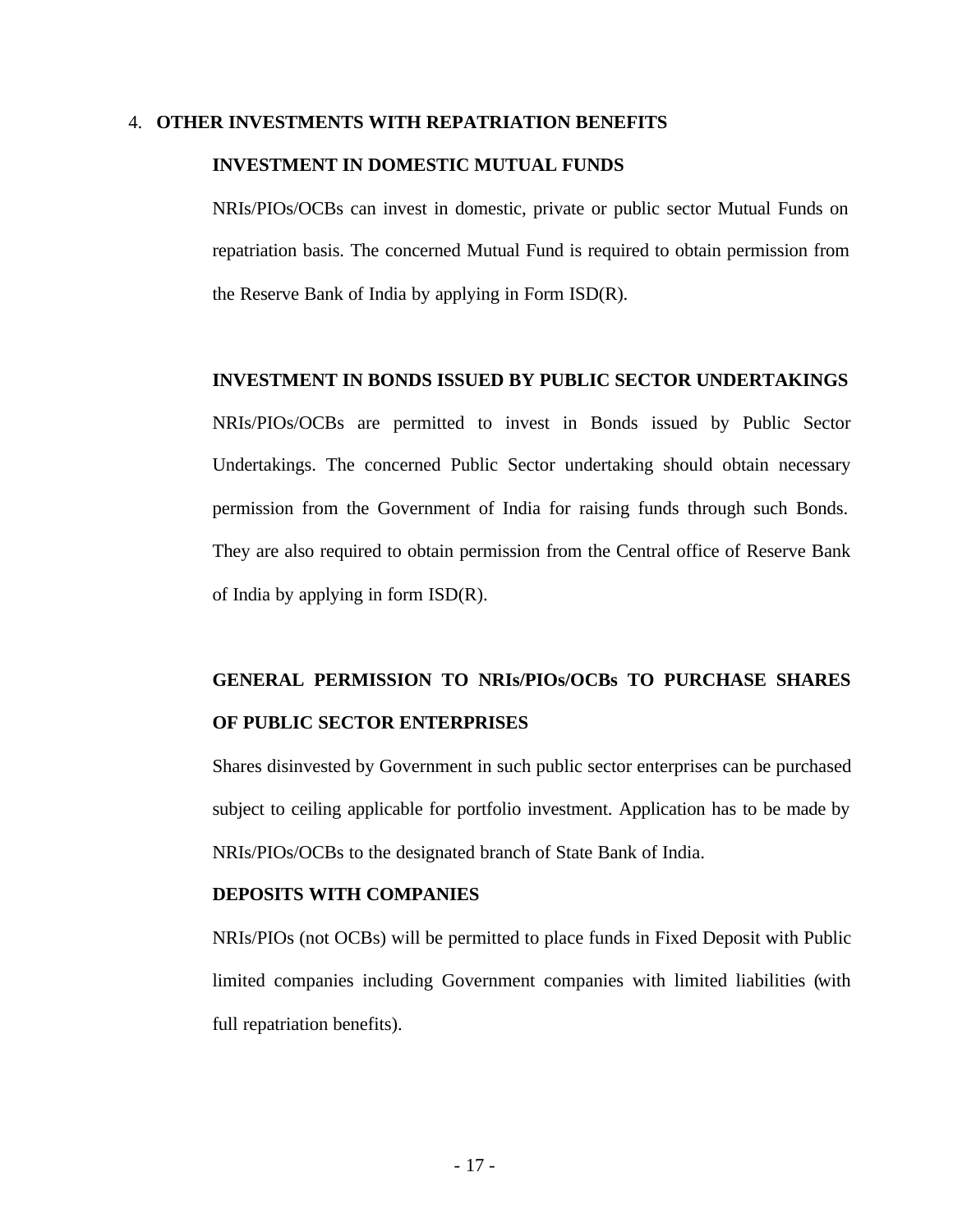Application for permission has to be made by the Indian company through its bank to the Regional Office of the Reserve Bank of India. The approval will also include authorization for remittance of interest and maturity proceeds to the depositor's NRE/FCNR accounts.

#### **INVESTMENT IN SECURITIES/SHARES**

NRIs/PIOs are permitted to invest their funds in Government securities (except bearer securities like Indira Vikas Patra/Kisan Vikas Patra) or units of the Unit Trust of India and National Savings Certificates through authorized dealers. Units can also be purchased directly from the Unit Trust of India and freely transferred and sold.

If these are purchased out of funds remitted from abroad or from NRE /FCNR accounts, sale/maturity proceeds can be repatriated.

#### 5. **INVESTMENTS UPTO 100% EQUITY WITHOUT REPATRIATION BENEFITS**

**Proprietary/Partnership concerns** - NRIs/PIOs can invest by way of capital contribution to any proprietary or partnership concern engaged in industrial/trading/commercial activity(except agricultural/plantation activities or real estate business) up to 100%. The principal amount is non-repatriable. (This facility is not available to OCBs).

The Indian company is required to file a declaration with Reserve Bank of India within 90 days in form DIN.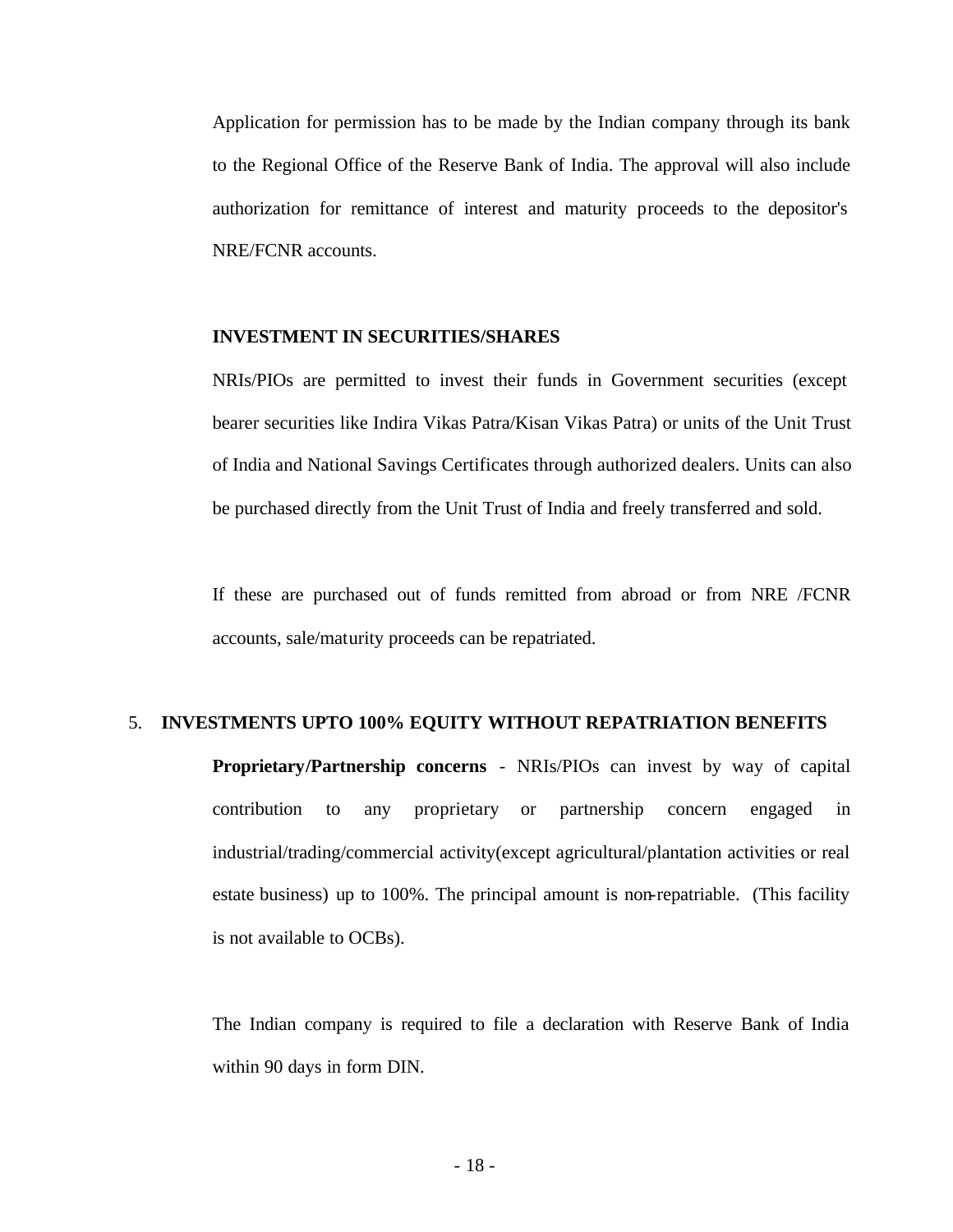#### **NEW ISSUES OF SHARES/DEBENTURES OF INDIANS COMPANIES**

NRIs/PIOs/OCBs are permitted to subscribe to shares/convertible debentures of Indian companies on non-repatriation basis. The Indian companies can issue shares or convertible debentures of new/right issues to NRIs/PIOs on non-repatriation basis provided the company is not engaged in agricultural/plantation or real estate business. The payment towards these shares shall be received by inward remittances or from NRE/FCNR/NRO accounts.

The Indian company should file a declaration in form DIN within 90 days from the date of receipt of investment with the concerned Regional office of the Reserve Bank of India.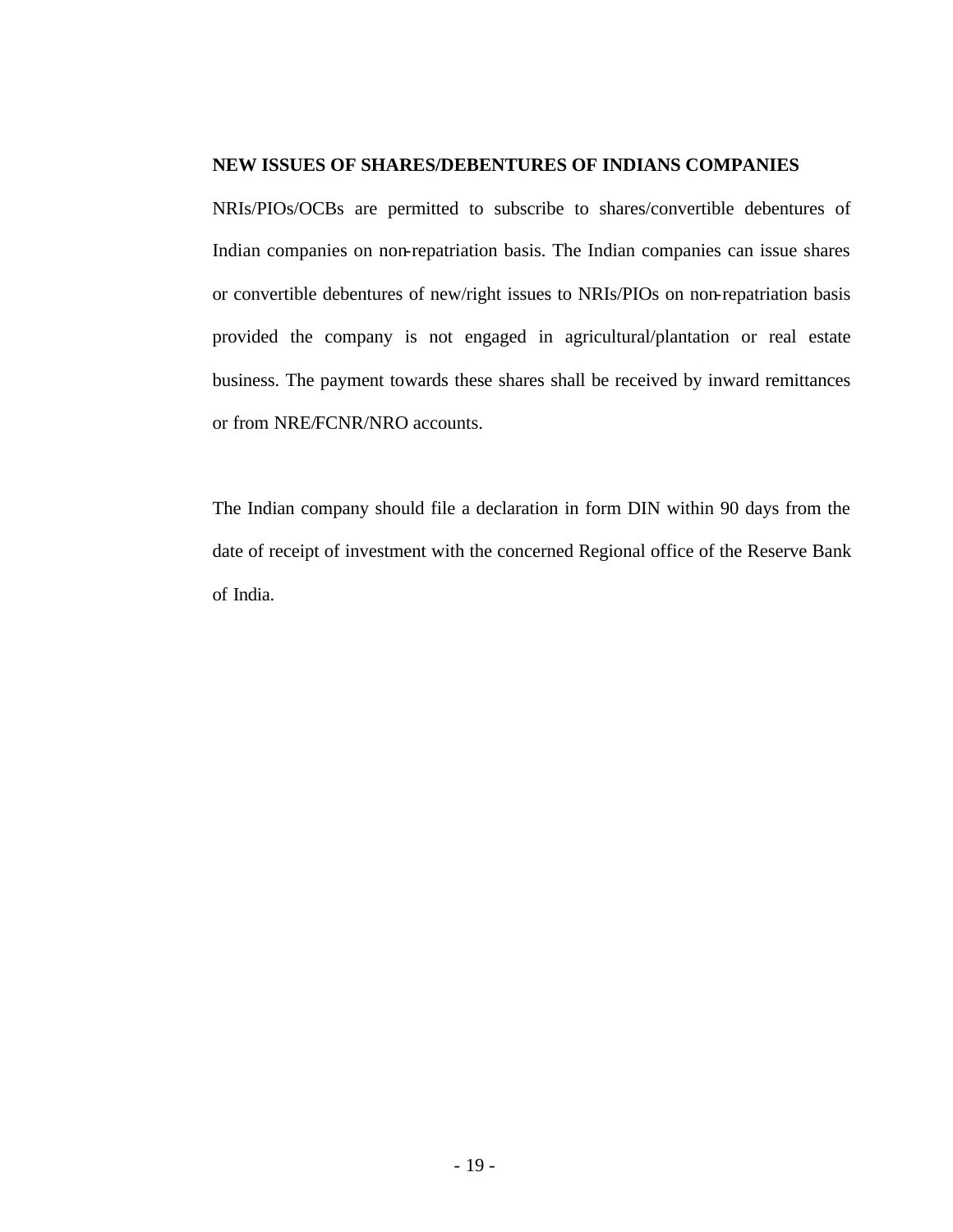#### **Investment without repatriation benefits**

- 1. INVESTMENT IN NON CONVERTIBLE DEBENTURES: Proposals for investment in non-convertible debentures by NRIs/PIOs/OCBs on non-repatriation basis will be considered by the Reserve Bank of India on case to case basis. The Indian company has to apply in form ISD to Reserve Bank of India.
- 2. MONEY MARKET MUTUAL FUNDS: NRIs/PIOs (not OCBs) can invest on nonrepatriation basis in the money market mutual funds floated by the commercial banks/private sector financial institutions. The concerned bank/institution is required to apply to the Reserve Bank of India and get necessary authorization for this.
- 3. DEPOSITS WITH COMPANIES: Deposits with companies are permitted in the case of NRIs/PIOs (not OCBs) with prior approval and within the prescribed ceilings. The depositor/Accepting company/firm has to obtain prior permission from the Regional office of the Reserve Bank of India for deposits under the public deposit Scheme. The Indian company/firm has to apply through authorized dealers to the regional office of the Reserve Bank of India.
- 4. COMMERCIAL PAPERS: The Reserve Bank of India has granted general permission to Indian companies to issue commercial papers to NRIs/PIOs/ (not OCBs). Commercial papers are non-transferable. The amount invested is non-repatriable. The Indian company has to file a statement in form ICP countersigned by the Bank which has been issued approval letter by Reserve Bank of India within 10 days of closure of the issue to the Regional office of the Reserve Bank of India.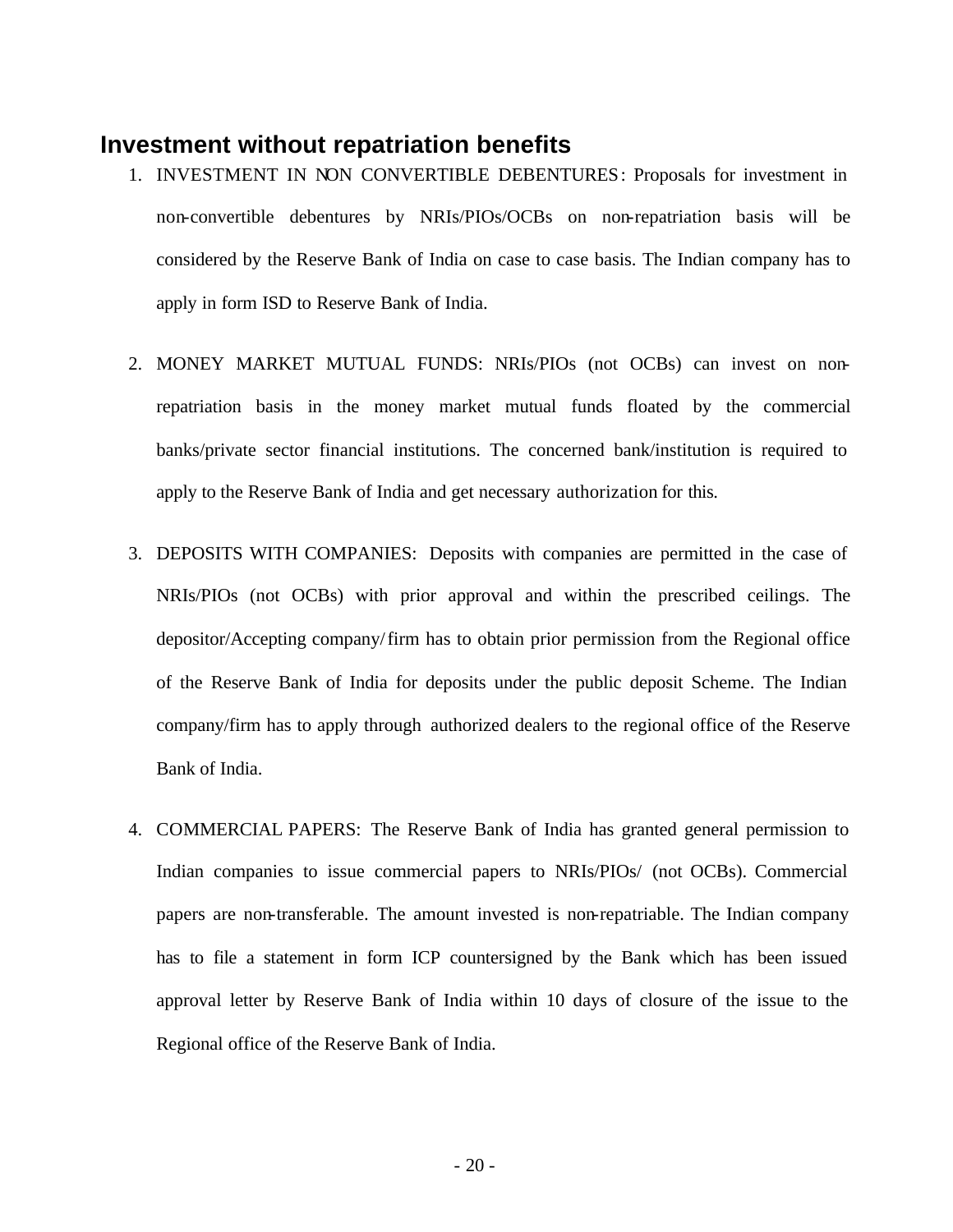### **Portfolio investments**

Under the scheme, NRIs/PIOs/OCBs are permitted to invest in shares/debentures (convertible/nonconvertible) of Indian companies through stock exchanges in India.

- 1. Investment limit by a single NRI/PIO/OCB for purchase of shares/debentures in a company through Stock Exchanges under the portfolio investment scheme is allowed up to 5%.
- 2. Aggregate limit for all NRIs/PIOs/OCBs is allowed up to 10 %.
- 3. The aggregate limit for investment by NRIs/PIOs/OCBs can be enhanced to 24% subject to General Body Resolution of the company to that effect. The above ceiling is separate from the ceiling of 24%/30% applicable to Foreign Institutional Investors(FII's).
- 4. Investment by NRIs/PIOs in unlisted companies is now permitted. Norms and procedures described above will be applicable in these cases also.
	- a. The purchase has to be made through stock exchange/designated branch of authorized dealer.
	- b. Only one such branch can be designated for this purpose.
	- c. For investment on non-repatriation basis, NRIs/PIOs have to apply in form NRI and OCBs in form NRC. NRI and OCB in form NRC. For investment on repatriation basis the forms will be RPI and RPC respectively.
	- d. The application has to be made through designated branch of authorized dealers through the Central office of the Reserve Bank of India.

**HOLDING IN JOINT NAMES:** Shares/debentures purchased out of funds remitted from abroad in convertible currency or from the investor's NRE/FCNR account can be held jointly, the first holder being the NRI/PIO and the second holder a close relative of NRI/PIO. However, if the resident inherits the shares/debentures, there will be no repatriation benefit.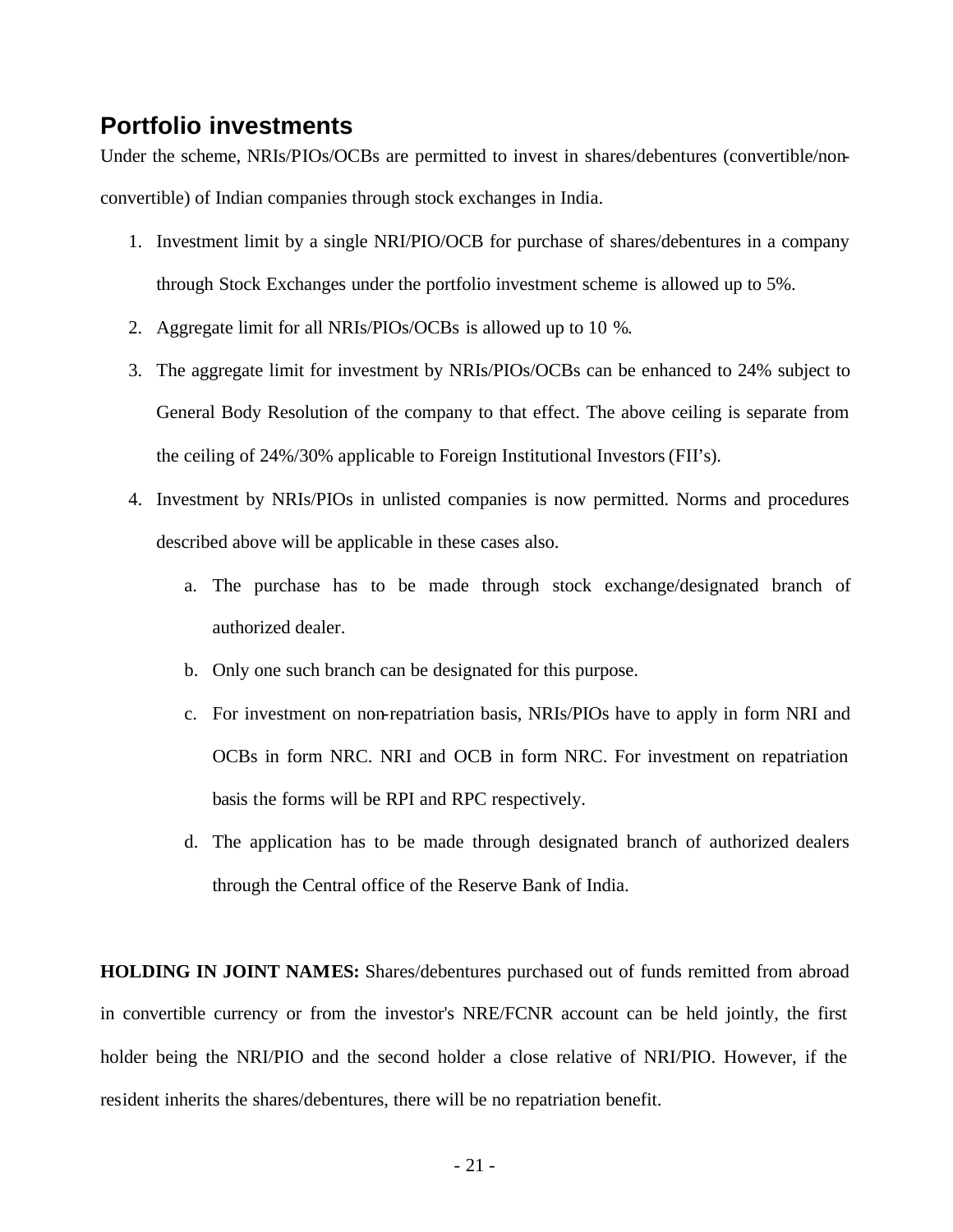#### **REMITTANCE OF DIVIDEND/ INTEREST/ OTHER INCOME AND SALE/TRANSFER:**

The same is permitted. The Indian company has to apply through the authorized dealer for this purpose.

#### **REMITTANCE OF INCOME ON INVESTMENT ON NON-REPATRIATION BASIS:** From

the Financial year 1996-97, the entire income accruing on such investments is freely repatriable after payment of tax. The NRIs/PIOs/OCBs has to designate a branch of an authorized dealer through whom such remittance is to be made and apply to the Regional Branch of RBI under whose jurisdiction the designated branch is situated in form RCI. The Reserve Bank of India will issue necessary approval/exchange permit to the designated branch.

#### **Other facilities available include:**

- Sale/Transfer of Shares/Bonds/Debentures by NRIs to Residents;
- Transfer of Rupee Securities by Non-Residents as Gifts;
- Transfer of Rupee Securities to Non-Residents as Gifts;
- Loans Abroad against Securities provided in India;
- Loans in India to Non-Residents against Shares/ Securities/Properties held by them in India;
- Loans in India to NRIs against security of NRI Bonds issued by the State Bank of India;
- Loans in India against Guarantees by Non-Residents;
- Loans to Residents against Shares/Securities/Properties in India by Non-Residents;
- Loans from Non-Resident Relatives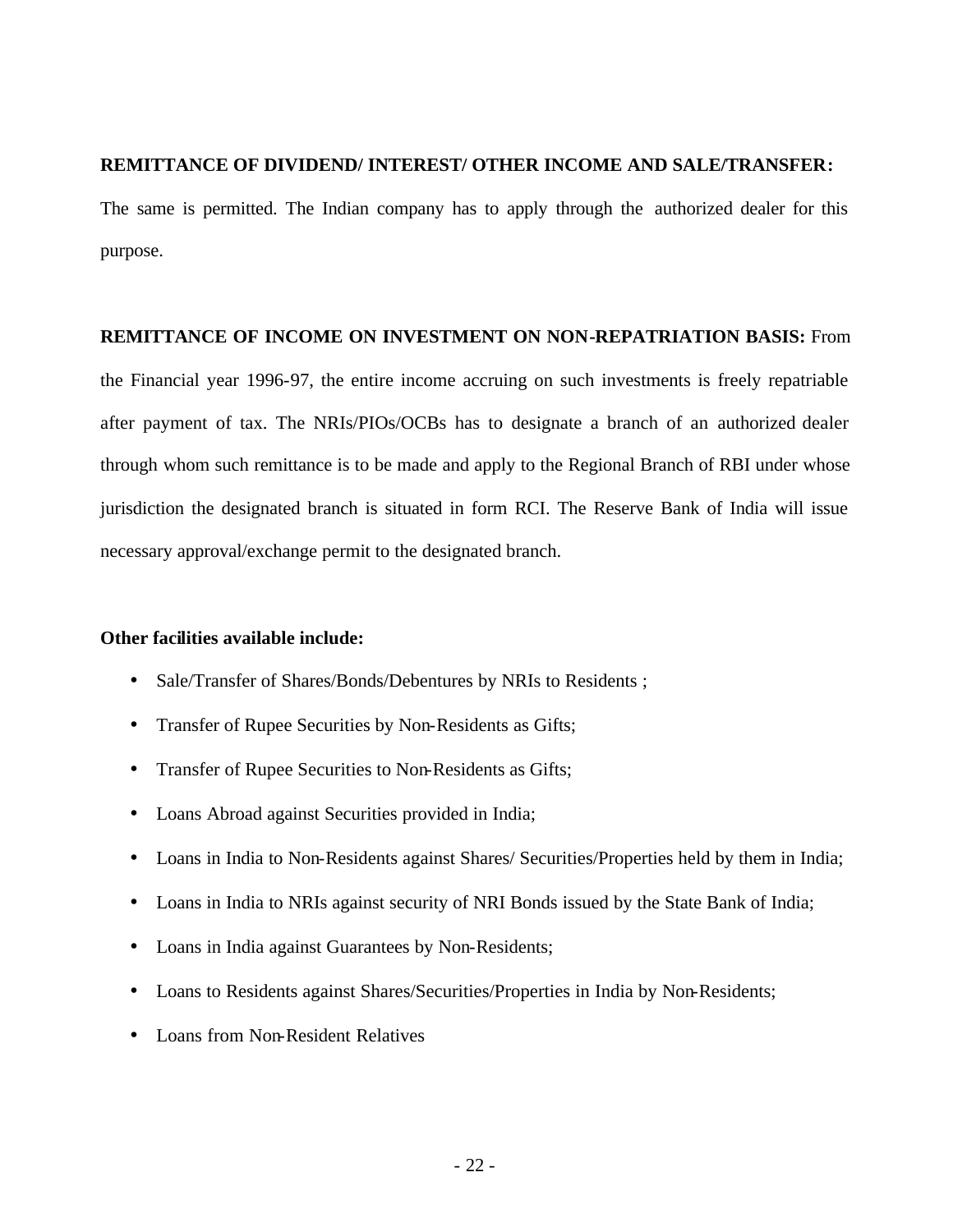### **Further liberalizations for NRI's**

**Sale of Shares under Portfolio Investment Scheme:** The general permission granted by RBI covering sale of share acquired under the portfolio investment scheme on repatriation basis by individual NRIs/PIOs is extended to OCBs also.

**Loans from NRI Relatives:** General Permission will be given by RBI for interest free nonrepatriable loans from NRI relatives for personal purposes and for business activities. Interest free repatriable loan upto US\$ 2.5 lakhs and maturity of 7 years will be cleared by RBI automatically. Other cases will continue to be cleared by RBI on a case-to-case basis.

**Transfer of Funds: NRE Accounts:** RBI will permit transfer of funds from one Non Resident External (NRE) account to the NRE account of another person for any purpose.

**Companies with NRI Participation:** The general permission granted by RBI for subscription to memorandum and articles of association by NRI's is extended to all companies except those engaged in agricultural/plantation activities.

**NRO Account Condition:** The declaration that the depositor will not make available foreign currency to residents against payment of rupees by credit to the NRO account in India prescribed by RBI for opening NRO accounts by authorized dealers (ADs) has been dispensed with.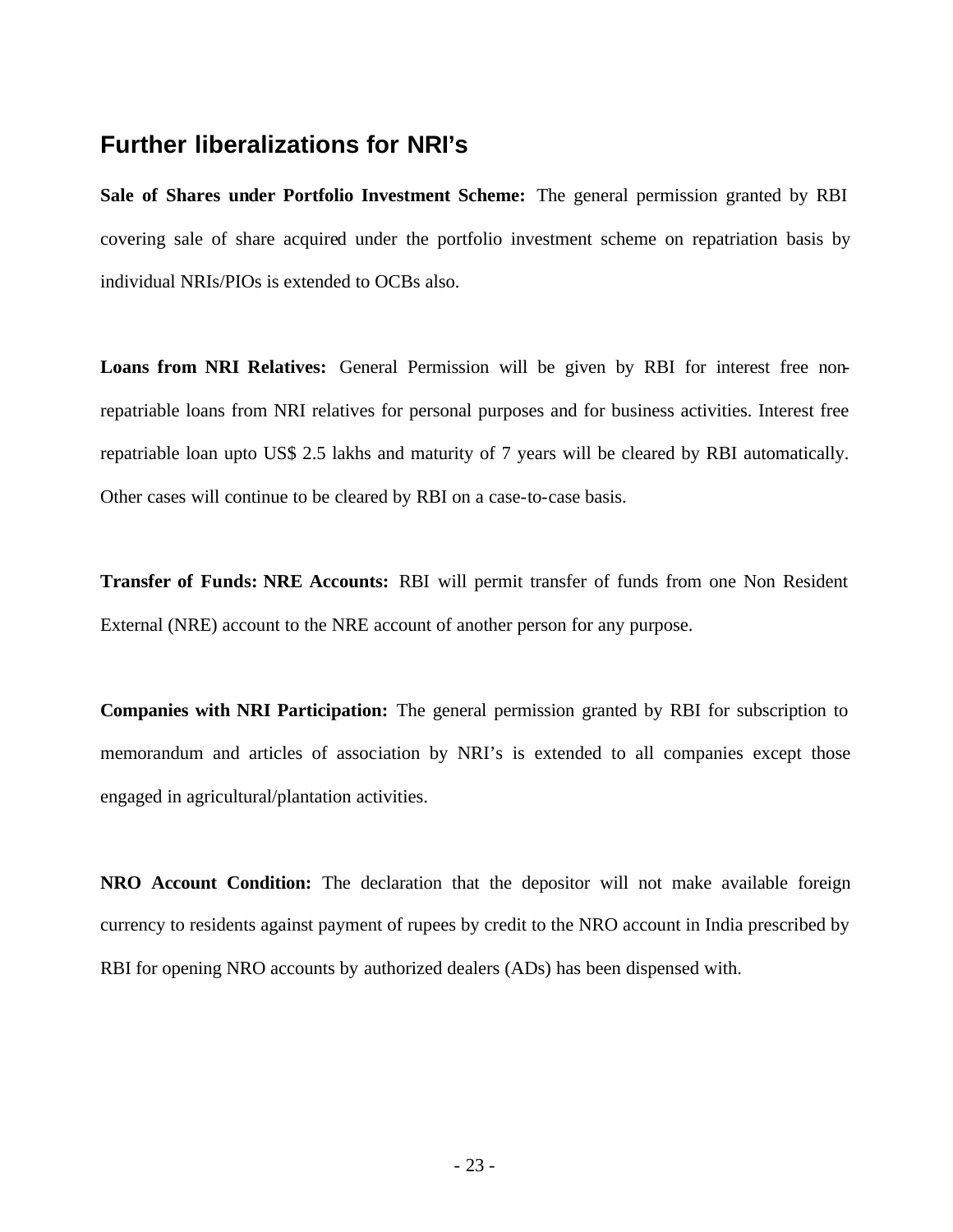**Rupee Loan to NRIs:** RBI has granted general permission to ADs to sanction rupee loans to NRI's against the security of shares held by them either on repatriation or non-repatriation basis, subject to lending norms.

**Remittance of Sale Proceeds of Shares Abroad:** NRI's are permitted to raise loans abroad against the security of shares of Indian companies held by them on repatriation basis. However, in case the shares are sold and the amount of sale proceeds is required to be remitted abroad for repaying the loan, prior permission of RBI is required. The aforementioned condition has been waived and ADs are permitted to remit the sale proceeds to the overseas bank who has extended the loan to the NRI's, net of applicable taxes, if any.

**Rupee loans against immovable property held in India:** NRI's are permitted to raise rupee loans on non-repatriation basis in India against the collateral of their immovable property irrespective of the fact whether the property is purchased by remittances from abroad or acquired otherwise.

**ADs Authorized to Extend Rupee Loans to NRI's:** RBI has granted permission to certain housing finance companies to extend rupee loans to NRI's for acquisition of houses in India. These loans are required to be repaid by NRI's by sending remittances from abroad. This facility has been extended to ADs who may be willing to extend rupee loans to NRI's for acquisition of residential houses in India subject to the same terms and conditions as applicable to loans granted to NRI's by housing finance companies.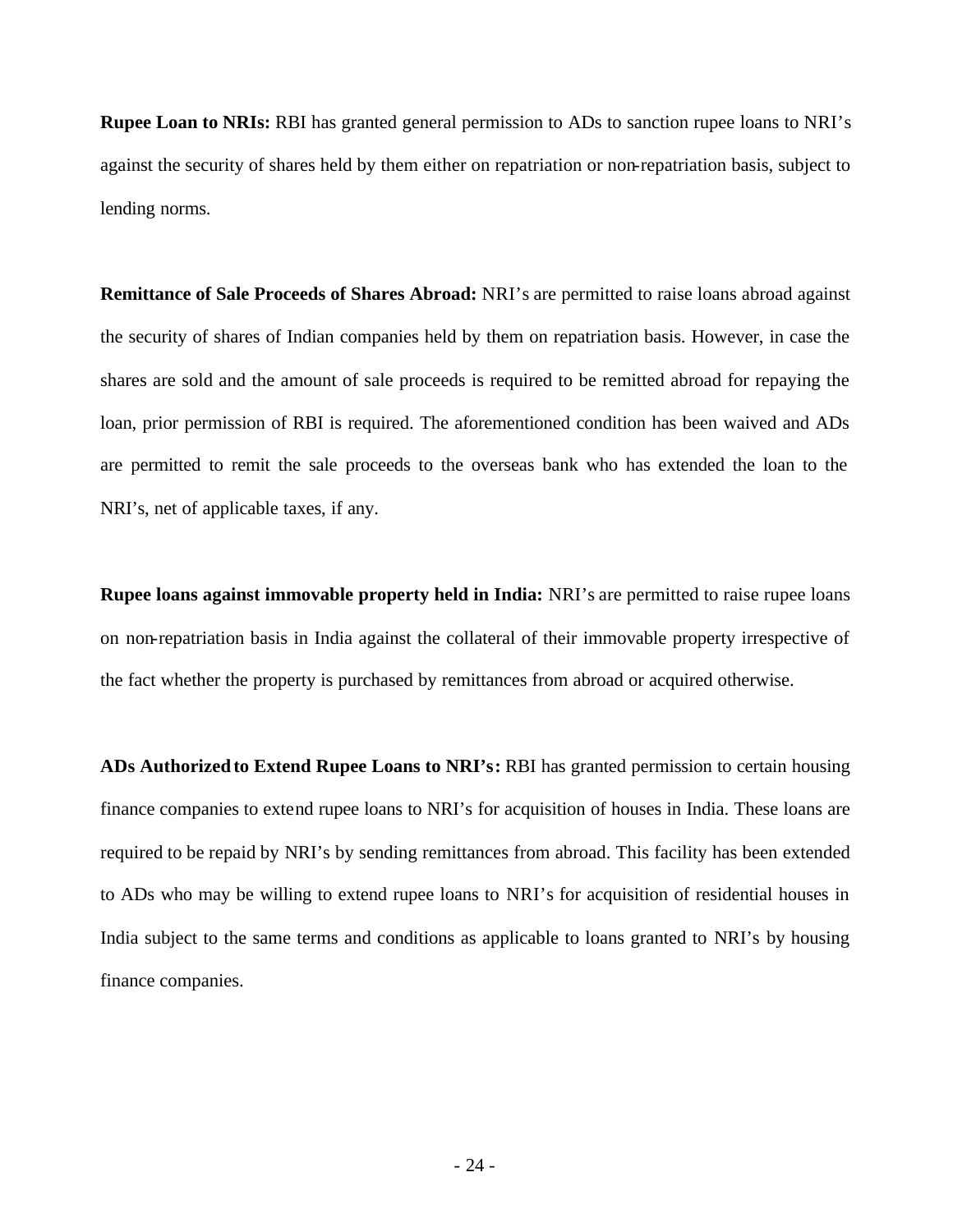**Ceiling of Loans by Housing Finance Institutions:** The ceiling on total loan to be advanced and the percentage of the project cost which can be funded, and the purposes for which loans may be given are brought at par with the ceiling and percentage etc. for residents.

**Shares of Companies Supplying Second Hand Machinery:** The powers for issue of shares to NRI's/OCBs on repatriation basis against payments made by them directly to suppliers in case of second hand machinery are delegated to RBI subject to the condition that the acquisition of machinery fulfils the requirements relating to import of second hand capital goods without license under the Export-Import Policy.

Payment of Interest on Delayed Refunds: RBI has granted general permission to Indian companies for payment of interest on delayed refunds of share subscriptions if such payment of interest is as per SEBI guidelines.

**Safe Custody of Securities:** The safe custody of securities on behalf of NRIs/PIOs is permitted to be done by institutional custodians besides the ADs.

**Investment in Health Sector:** Keeping in view the need to augment health services and to facilitate NRI investment, the Government has decided that henceforth the two conditions for investment in the health sector will no longer apply. The conditions were that:

1. the Centres are equipped as per the norms specified by the Ministry of Health and Family Welfare and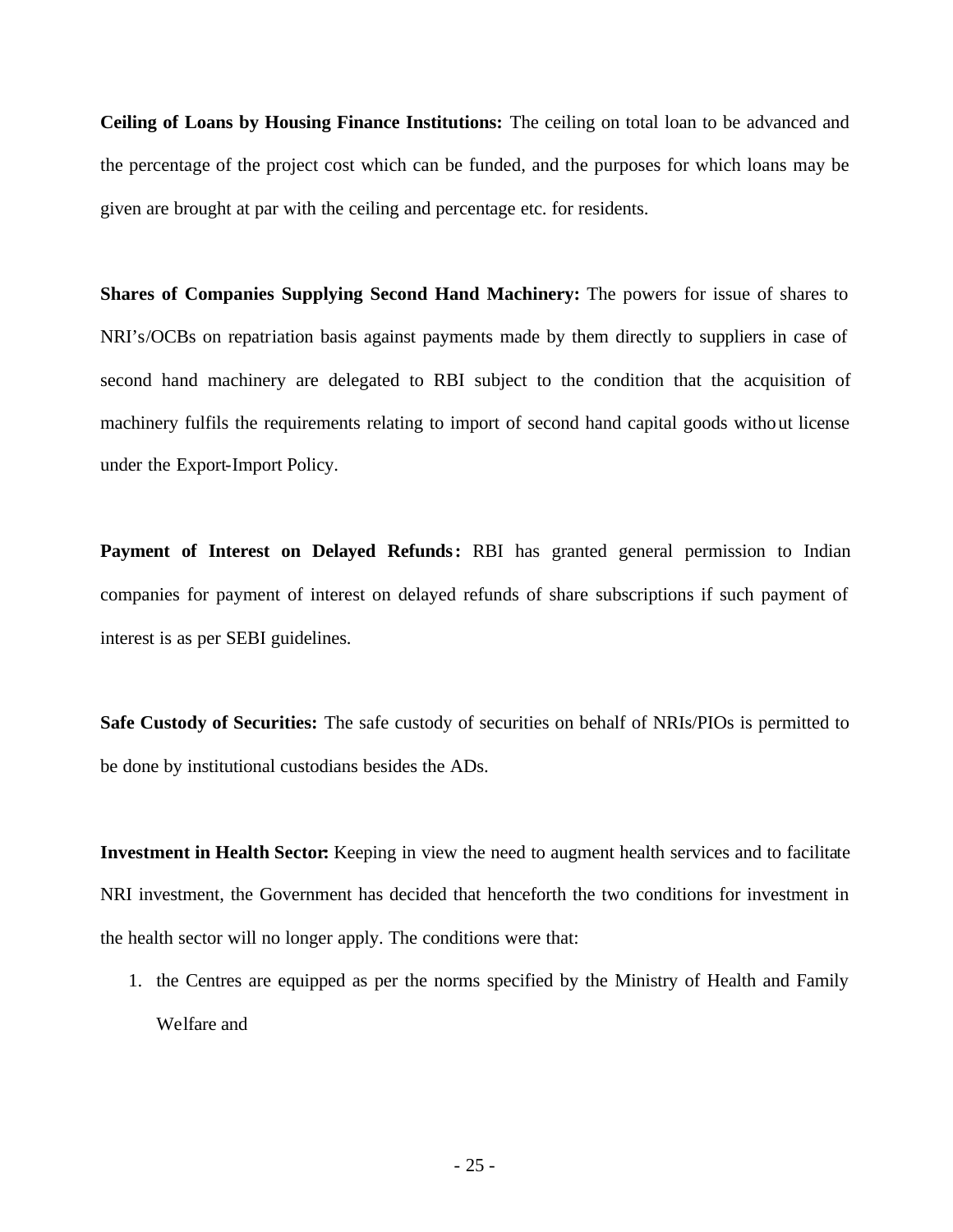2. 25% of the facilities available in hospital/centres are provided free of cost to poor and the needy. However, it is clarified that the removal of these conditions is without prejudice to any conditions agreed to by companies while availing any special incentives/concessions.

The Government has decided to remove these conditions following representations received from NRI investors that the conditions stipulating mandatory offer of facilities free of cost would render NRI investments in health sector and diagnostic centres commercially unviable and the condition requiring equipping diagnostic centres as per specified norms is unduly restrictive. It is hoped that the exclusion of these two conditions will facilitate greater NRI investment in the health services sector and will encourage induction of up-to-date diagnostic facilities.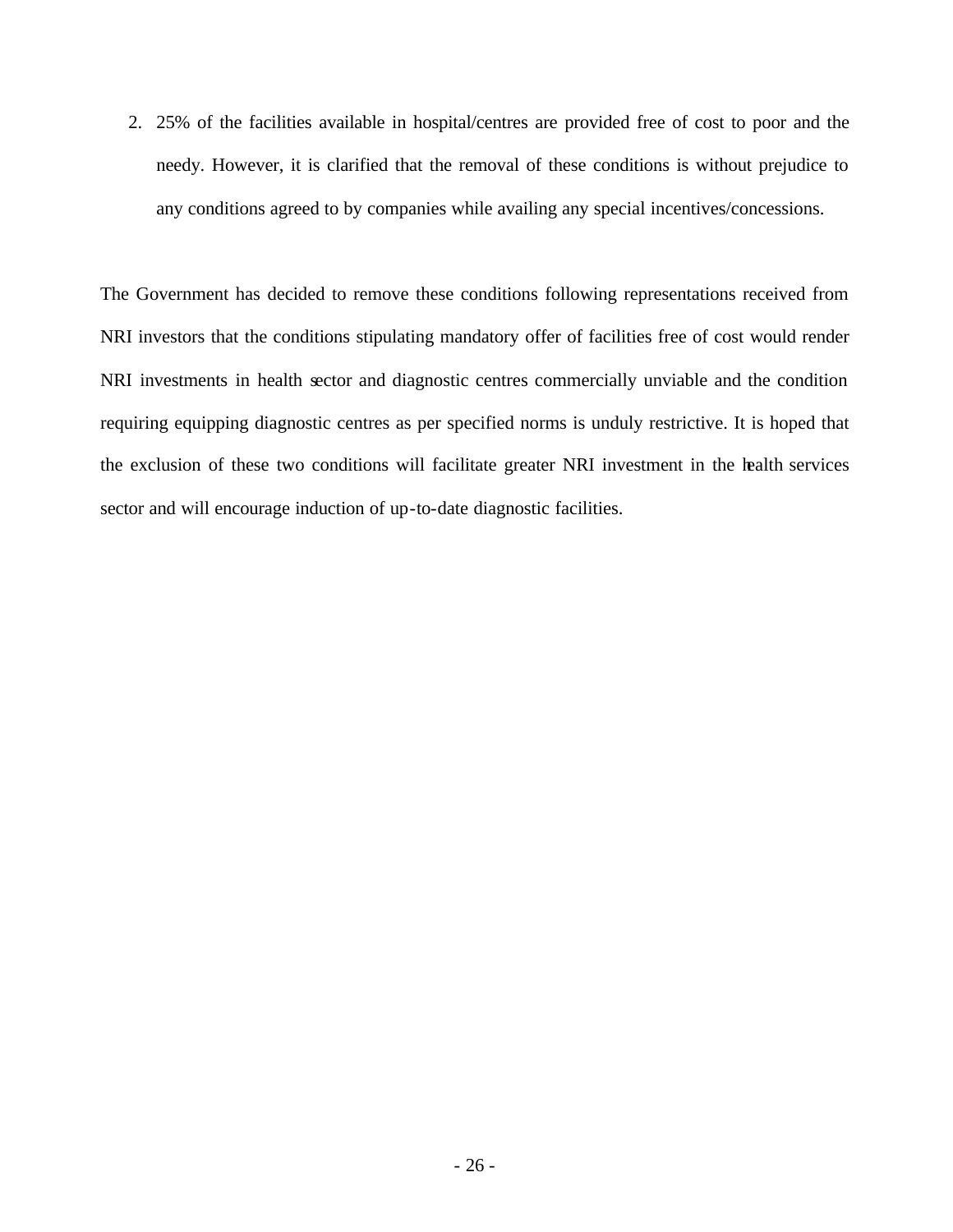## **Tax concessions**

#### BASIS OF TAX LIABILITY TO INDIA

The Tax liability of a person under the Income Tax Act depends on the residential status in the financial year (1st April to 31st March) in which the income accrues or arises to him or is received by him. For income tax purposes the residential status of an individual generally depends on his physical presence or stay in India and not on his nationality or domicile.

#### **Resident**

An individual is said to be a resident in India in any financial year if he has been in India during that year:

- 1. for a period of 182 days or more ; or
- 2. for a period or periods of 60 days or more and has also been in India within the preceding four years for a period or periods of 365 days or more.

However, the period of 60 days is increased to 182 days in the case of: -

- 1. a citizen of India or person of Indian origin who has been outside India and comes on a visit;
- 2. when a citizen of India leaves India for purpose of employment outside India or as a member of a crew of an Indianship.

#### **Resident but Not Ordinarily Resident**

An individual is said to be 'not ordinarily resident' any financial year if:

1. he has not been resident in India in nine out of ten financial years preceding that financial year; or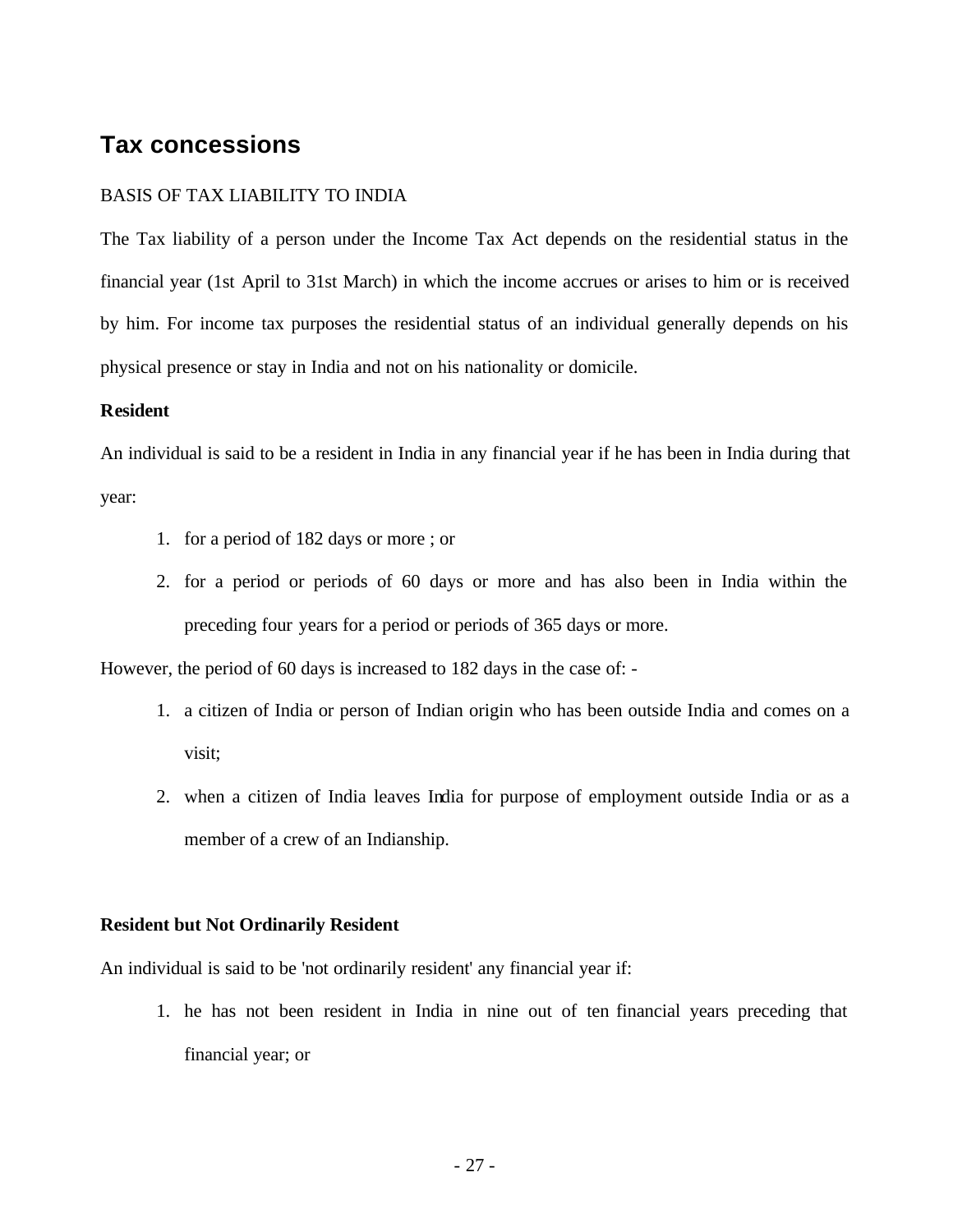2. has not during the seven financial years preceding that year, been in India for a period or periods of 730 days or more.

An individual would be "not ordinarily resident" if he fulfills either of the above conditions.

A Hindu Undivided Family is said to be 'not ordinarily resident in India if its manager is ' not ordinarily resident' in India. For calculating the length of the manager's stay in India periods of stay in India of successive managers of a Hindu Undivided Family have to be added up. The status of 'resident but not ordinarily resident' is available only to individual and Hindu Undivided Families.

#### **Non Resident**

A person who is not resident in India is a 'non-resident'

#### **EXTENT OF TAX LIABILITY**

Based on the residential status of a tax payer and the place where the income is earned, the income that is included in the total income is as under :

#### RESIDENTIAL STATUS NATURE OF INCOME

Resident All income whether earned in India or outside India

Not Ordinarily All incomes: -

#### **Resident**

- 1. earned in India and
- 2. all income earned outside India if the same is derived from a business which is controlled in India or from a profession which is set up in India.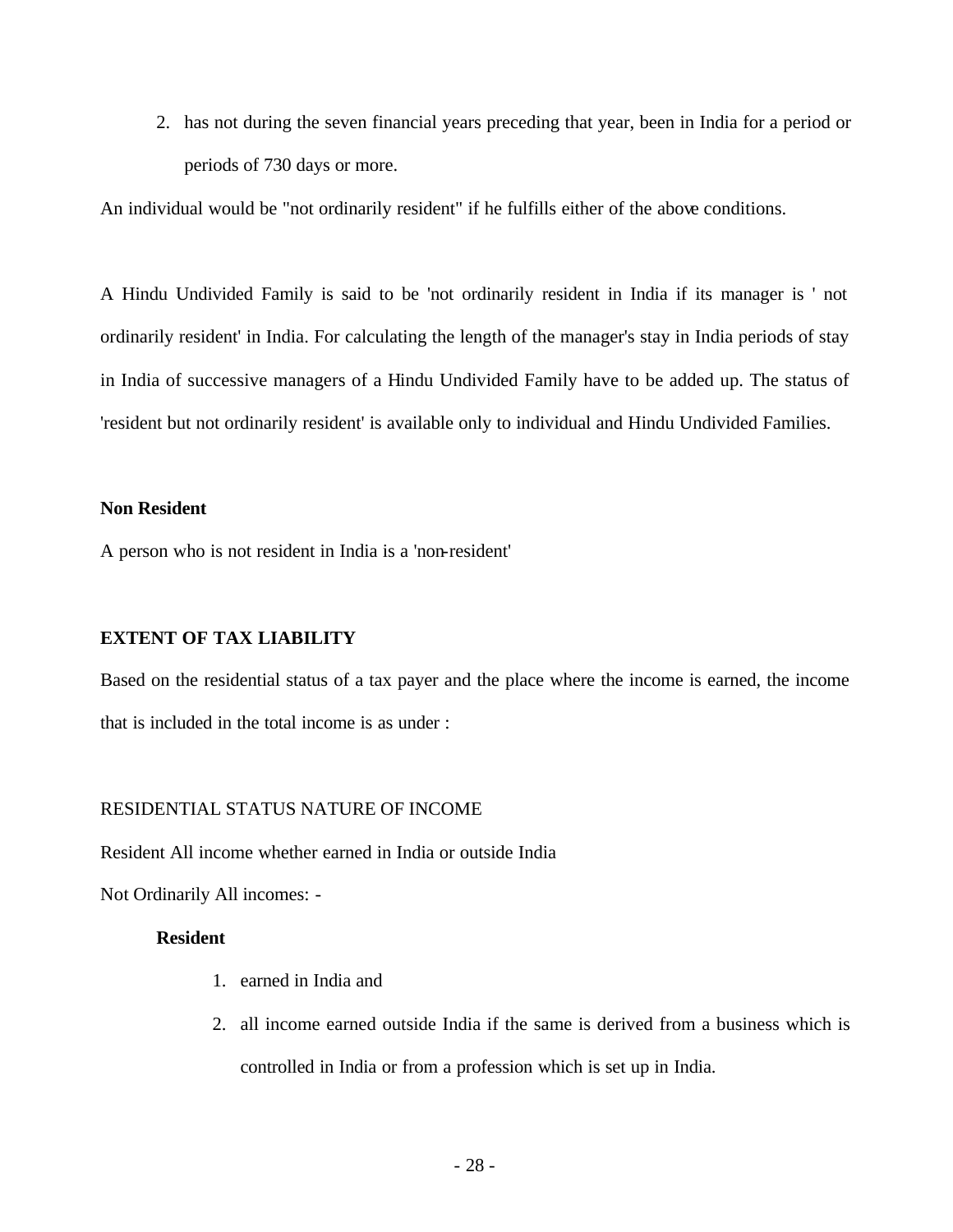#### **Non-resident All income earned in India**

#### **DOUBLE TAXATION AVOIDANCE**

Since a resident is liable to pay tax in India on his 'total world income', it is possible that he may have to pay tax on his foreign income in that country also. To avoid such a situation the Government of India has entered into agreements for avoidance of 'double taxation' with different countries.

#### **SPECIAL PROVISIONS APPLICABLE TO NON RESIDENT INDIANS**

With a view to attract investment by Non-Resident Indians(NRIs), certain relieves, exemptions and incentives have been provided (Chapter XII A of Income Tax Act).

For Income Tax purposes, a Non-resident Indian has been defined as an individual being a citizen of India or a person of Indian origin who is not a resident. A person is considered to be of Indian Origin if he or either of his parents or his grand parents was born in undivided India.

#### **TAX SCHEME**

Income from foreign exchange assets (any specified asset which the assessee has acquired or purchased or subscribed to in convertible foreign exchange) comprising of shares/debentures/deposits with Indian companies, Central Government securities or any other notified assets subscribed to or purchased in convertible foreign exchange can be charged at a flat rate of 20%. No deduction, basic exemptions etc. will be available under the 20% scheme.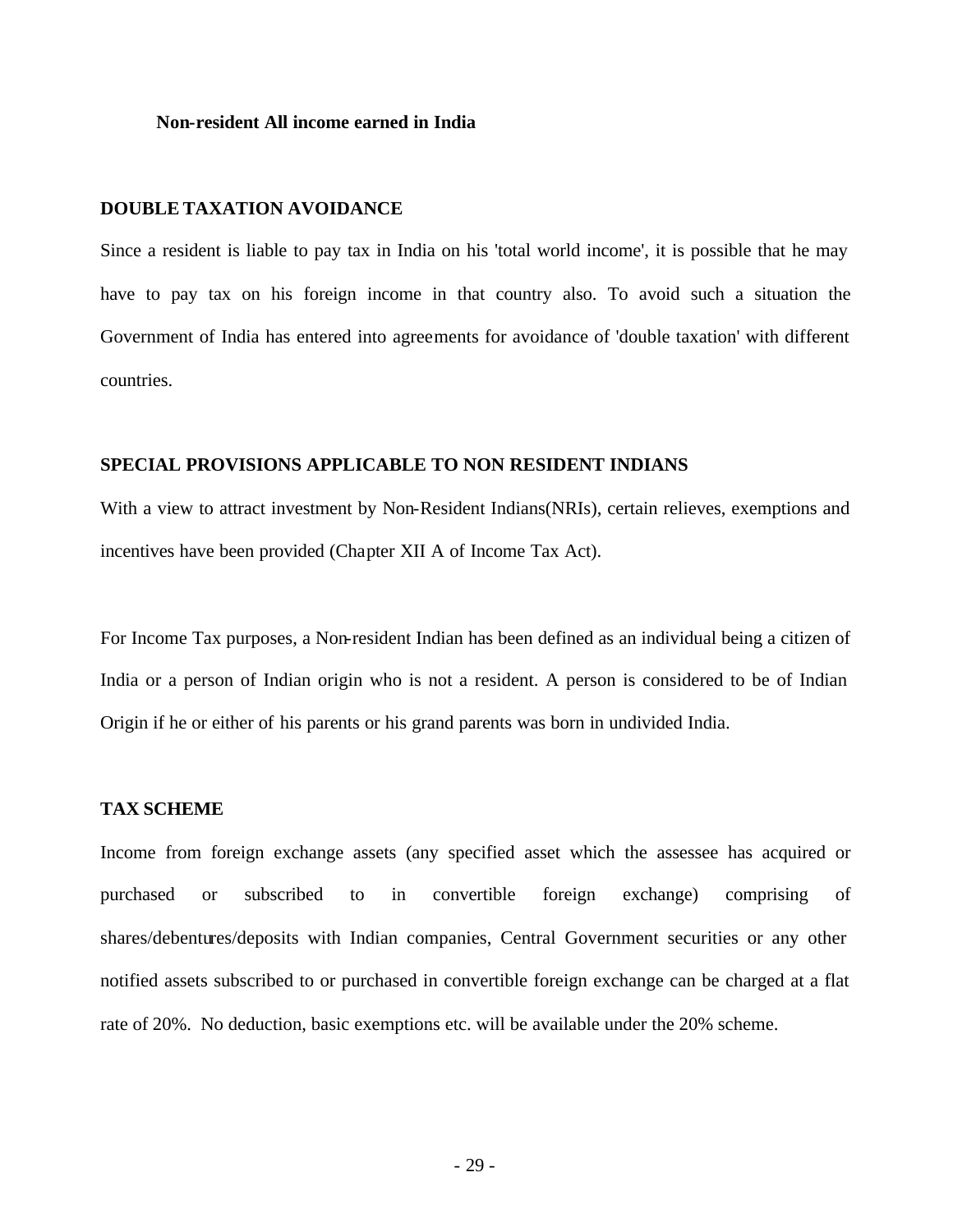#### **LONG TERM CAPITAL GAINS**

Long term capital gains on specified foreign exchange assets such as Units/Bonds/Shares and listed securities as specified by the Government held by NRIs are taxable @ 10%.

Minimum holding period for allowing this rate is one year for shares and other securities listed in stock exchanges in India and units of specified mutual funds. For other assets the minimum holding period is 36 months.

If the proceeds are reinvested within six months of such transfer in any specified securities and new assets are retained for 3 years, the proceeds are exempted from payment of Income Tax.

Income from units of UTI are totally exempted from payment of Income Tax.

On short time capital gains, NRIs are liable to pay capital gains tax at the same rate that is applicable to residents i.e. @ 30%.

#### **TAX EXEMPTIONS**

Income from following investments made by NRIs out of convertible foreign exchange is totally exempt from income tax.

- 1. Following Bank Accounts : NRE, FCNR,
- 2. Units of UTI
- 3. Specified securities, bonds, saving certificates

The above exemptions will cease immediately on the NRI becoming resident.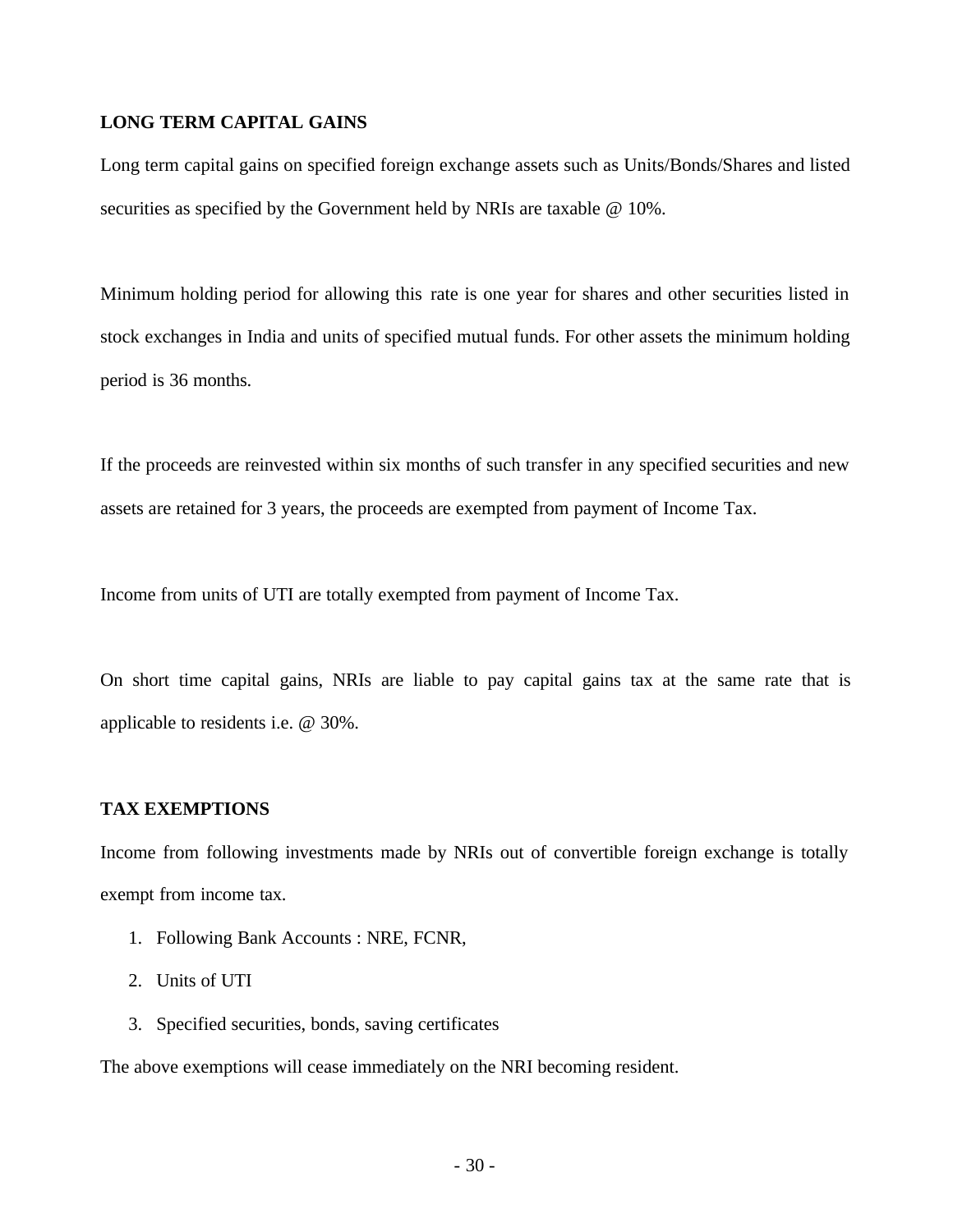Where the NRI has income from only foreign exchange assets or income by way of long term capital gains from foreign exchange assets or both, and tax deductible at source from such income has been deducted he is not required to file return of income as otherwise required under the Income Tax Act.

The special provisions in relation to investment income from foreign exchange assets (other than shares of an Indian company)will continue , even after the NRI becomes resident till transfer or conversions of such assets into money, if the NRI so wishes.

#### **WEALTH TAX**

Wealth Tax is levied only on non-productive assets like urban land, buildings (except one house property),jewellery, bullion, vehicles, cash over Rs.50,000 etc. Wealth Tax is levied @ 1% over aggregate value of chargeable assets in excess of Rs. 1.5 million.

#### **ADVANCE RULINGS**

NRI/OCB desirous of obtaining advance ruling may make an application stating the question on which the ruling is sought.

The question which could be of law or fact should relate to a transaction undertaken or proposed to be undertaken by the applicant.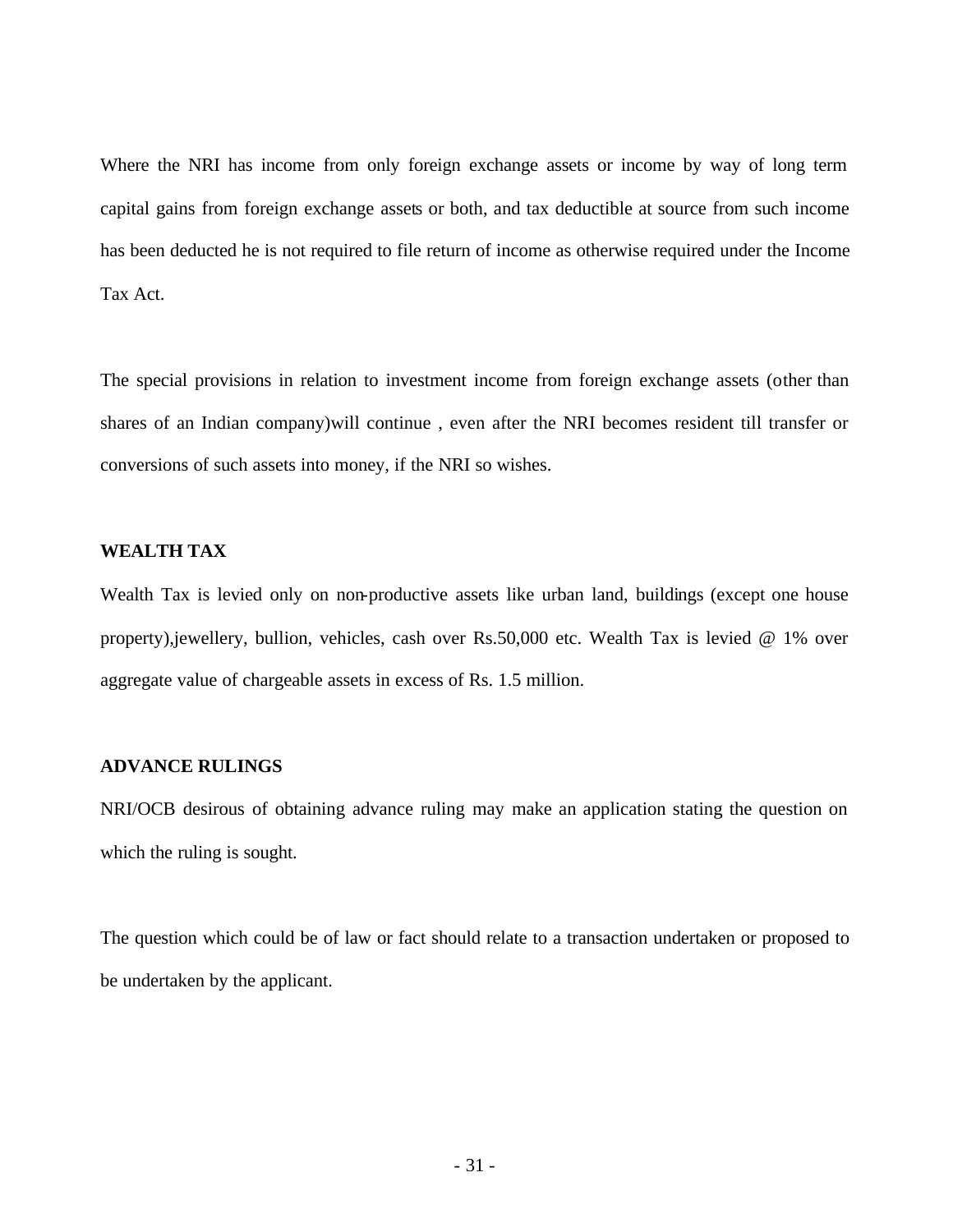## **Entry Strategies for Foreign Investors**

A foreign company or individual planning to set up business operations in India can do so in the

following ways:

- 1. As a foreign company through a
	- a. Liaison Office/Representative Office
	- b. Project Office
	- c. Branch Office
- 2. As an Indian company through a
	- a. Joint Venture
	- b. Wholly Owned Subsidiary

#### **1. AS A FOREIGN COMPANY**

Foreign Company is one, which has been incorporated outside India and conducts business in India. These companies are required to comply with the provisions of the Companies Act, 1956.

Foreign Company can set up Liaison, Project and Branch Offices in India. Such companies have to register themselves with Registrar of Companies (ROC) within 30 days of setting up a place of business in India.

#### **a. LIAISON OFFICE/REPRESENTATIVE OFFICE**

One of the practices for foreign companies to enter the Indian markets is the setting up of a Liaison/Representative office. A Liaison office is not allowed to undertake any business activity in India and cannot therefore, earn any income in India. The role of such offices is, therefore, limited to collecting information about possible market opportunities and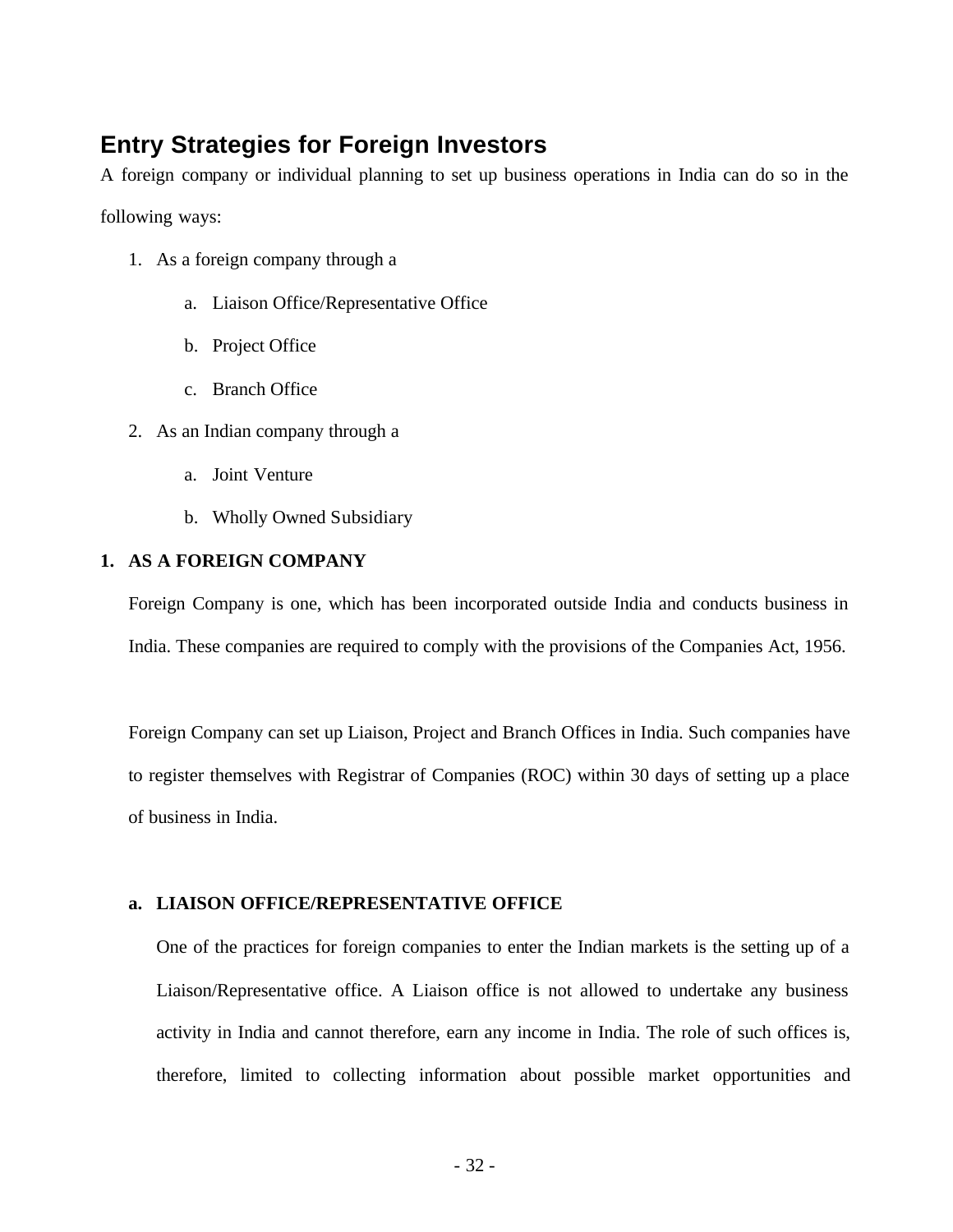providing information about the company and its products to the prospective Indian Customers.

The opening and operation of such offices is regulated by the Foreign Exchange Management Act-1999 (FEMA). Approval from the Reserve Bank of India (RBI) is required for opening such offices. There are certain standard conditions imposed for operations of such offices:

Expenses of such offices are to be met entirely through inward remittances of foreign exchange from the Head Office abroad. Such offices should not undertake any trading or commercial activities and their activities should be limited to collecting and transmitting information between the overseas Head Office and potential Indian customers.

Such offices should not charge any commission or receive other income from Indian customers for providing liaison services. Liaison/representative offices also have to file an annual activity certificate etc. from a Chartered Accountant to RBI. Permission to set up such offices is initially granted for a period of 3 years and this may be extended from time to time.

#### **b. PROJECT OFFICE**

Foreign Companies planning to execute specific projects in India can set up temporary project/site offices in India. For the purpose specific approval from the RBI is required for setting up a project office. Such approval is generally accorded in respect of projects of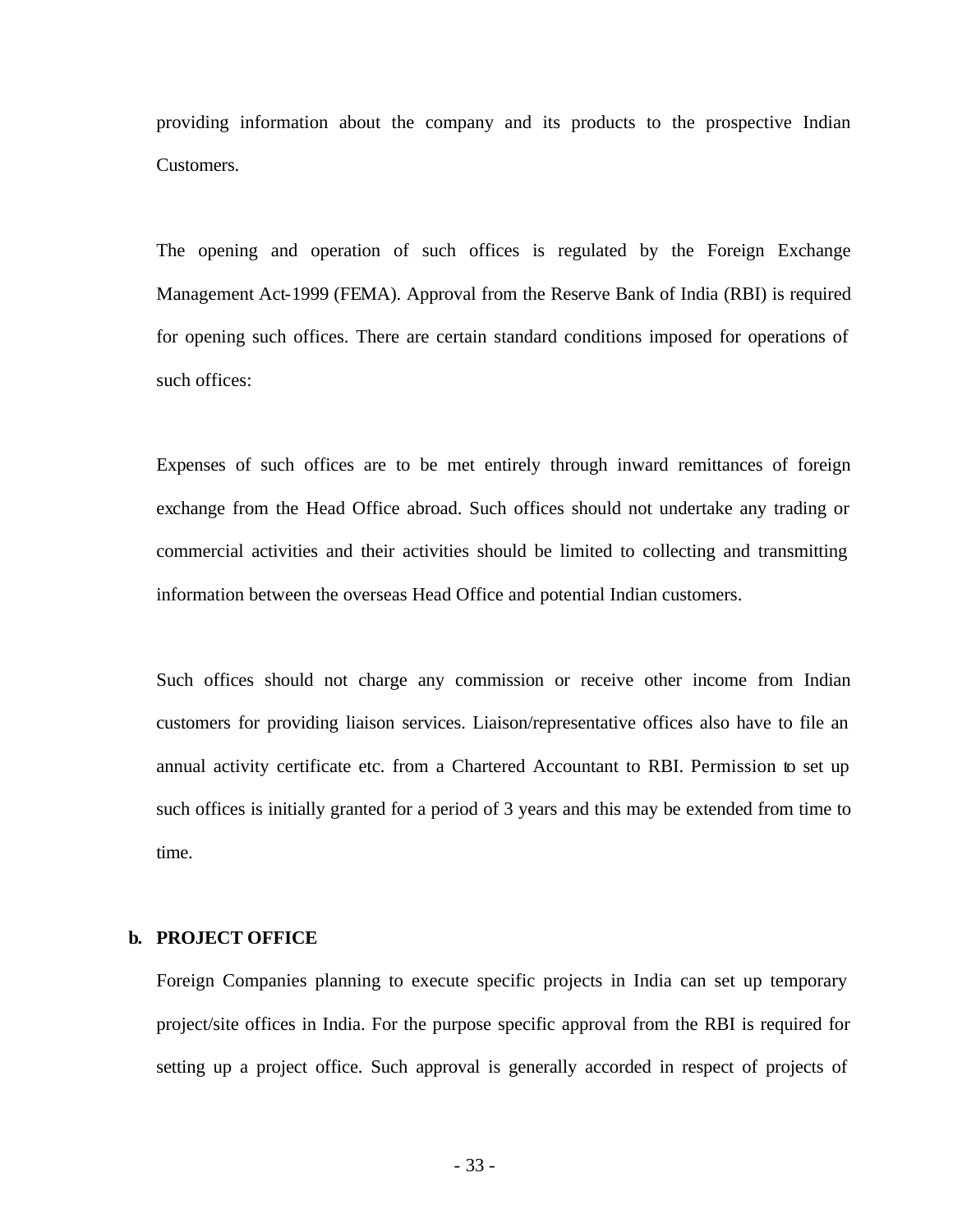approved by appropriate authorities or where the projects are financed by Indian bank/Financial Institution or a multilateral/ bilateral international financial institution.

#### **c. BRANCH OFFICE**

Government has allowed foreign companies engaged in manufacturing and trading activities abroad to set up Branch Offices in India for the following purposes:

- i. To represent the parent company/ other foreign companies in various matters in India e.g. acting as buying/selling agents in India.
- ii. To conduct research work in the area in which the parent company is engaged
- iii. To undertake export and import trading activities
- iv. To promote possible technical and financial collaborations between the Indian companies and overseas companies.
- v. Rendering professional or consultancy services
- vi. Rendering services in Information technology and development of software in India.
- vii. Rendering technical support to the products supplied by the parent/ Group companies.

A branch office is not allowed to carry out manufacturing, processing activities directly/indirectly. Branch Office will have to submit activity certificate from a Chartered Accountant on an annual basis to Reserve Bank of India. For annual remittance of profit Branch Office may submit required documents to authorised Bank. Permission for setting up branch offices is granted by the Reserve Bank of India on a case-to-case basis. RBI normally, considers the operating history of the applicant company worldwide and its proposed activities in India for granting the approval.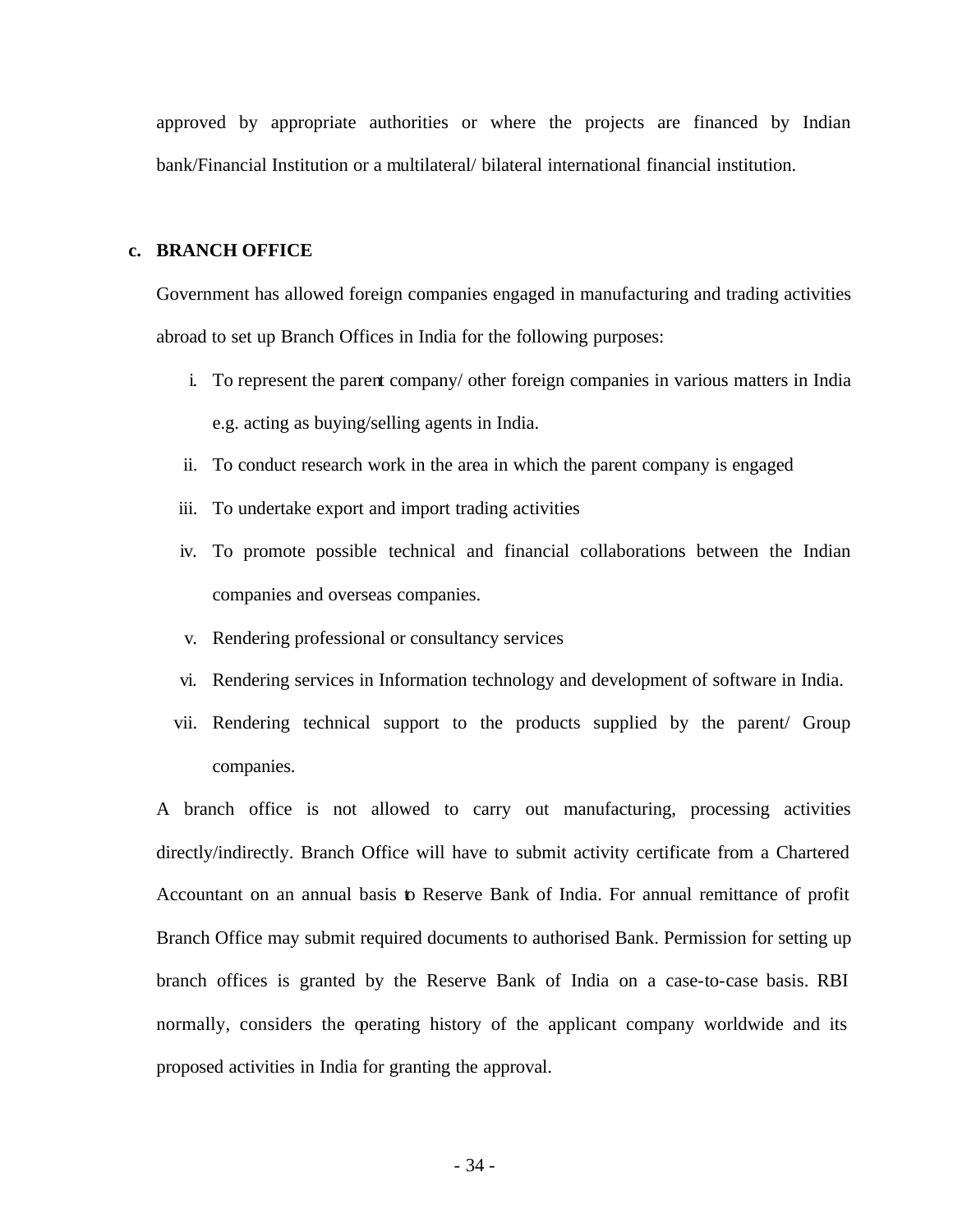#### 2. AS AN INDIAN COMPANY

A foreign company can commence operations in India through incorporation of a company under the provisions of the Indian companies Act, 1956. Foreign equity in such Indian companies can be up to 100% depending on the business plan of the foreign investor, prevailing investment policies of the Government and receipt of requisite approvals. For registration as an Indian company and its incorporation, an application has to be filed with Registrar of Companies (ROC). Once a company has been duly registered and incorporated as an Indian company, it will be subject to same Indian laws and regulations as applicable to other domestic Indian companies.

#### **JOINT VENTURE WITH AN INDIAN PARTNER/**

#### **ESTABLISHMENT OF WHOLLY OWNED SUBSIDIARIES (WOS)**

Foreign Companies can set up the operations in India by forgoing strategic alliances with Indian partners. Setting up of operations through a joint venture may entail the following advantages for a foreign investor.

- a. established distribution/ marketing set up of the Indian partners.
- b. available financial resource of the Indian partner.
- c. established contacts of the Indian partner which help smoothen the process of setting up of operations.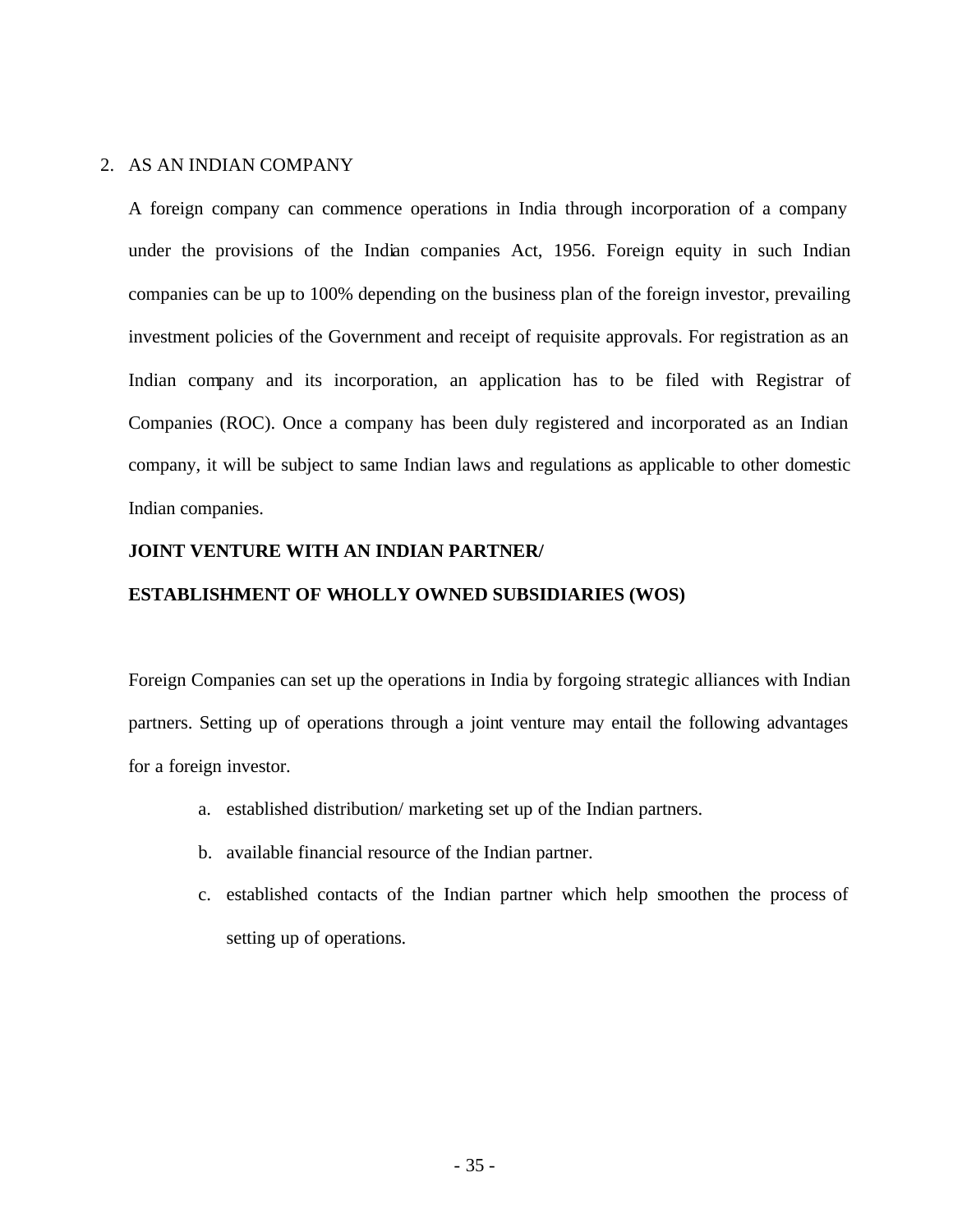#### **FOREIGN INVESTMENTS are approved through two routes:**

- 1. AUTOMATIC ROUTE: Indian companies can issue shares under the automatic route up to 100% of their paid capital except for those engaged in certain sector. In certain other sector, the foreign investment is limited to a prescribed percentage ceiling. A company eligible to issue shares under the Automatic Route can receive foreign inward remittance and issue shares without obtaining any prior approval subject to certain reporting requirements.
- 2. GOVERNMENT APPROVAL: All other cases where the automatic route is not applicable require prior specific approval from the Foreign Investment Promotion Board.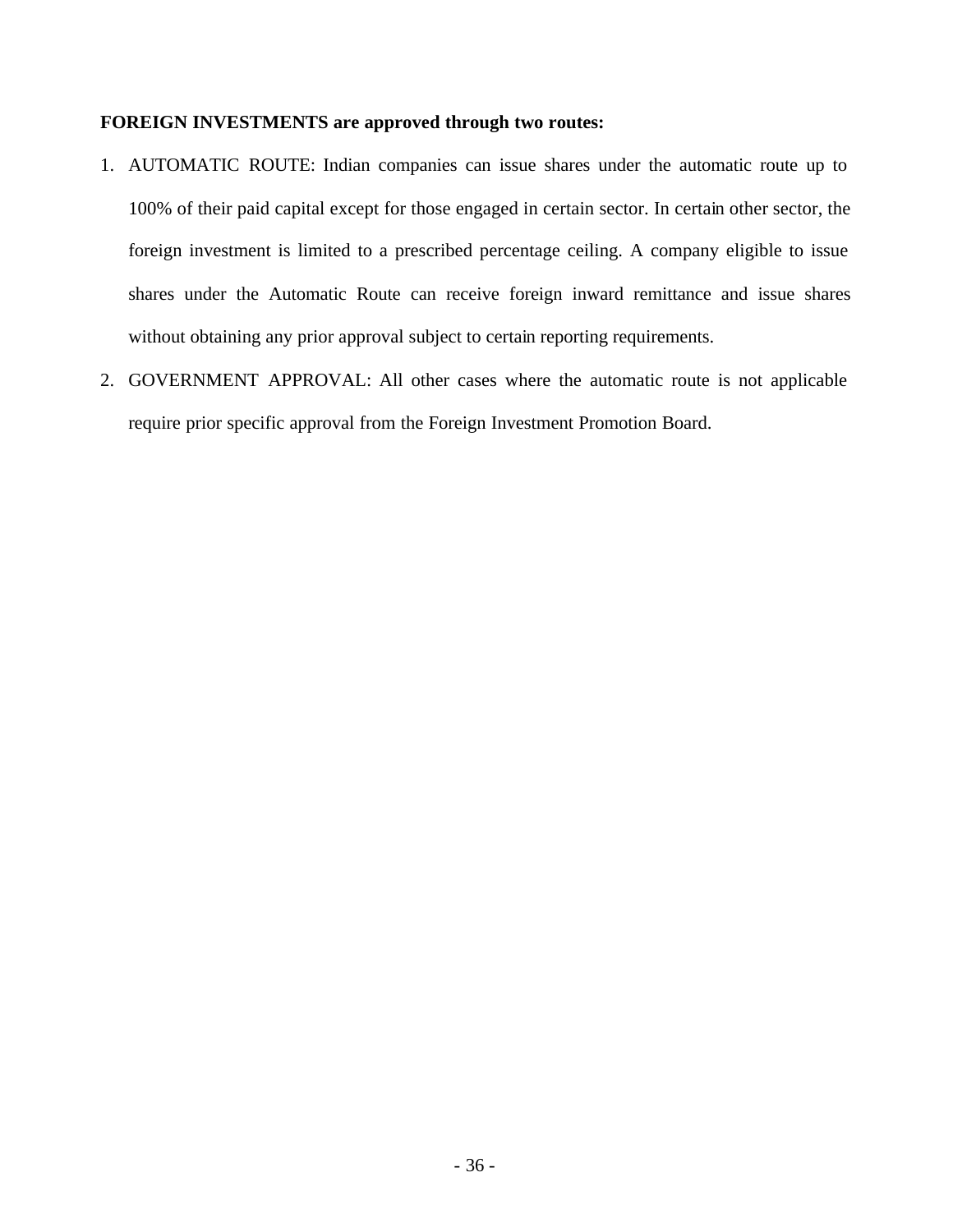## **QUICK REFERENCE GUIDE\* – INVESTMENT ON NON REPATRIATION BASIS**

| <b>Type of Investment</b>                                                                                                                                                                                                                                                                                                 | <b>Ceiling on Amount of Investment</b>                                                                                                                                                                                                                                                                                                                                                                                                                                        | <b>Remarks</b>                                                                                                                                                                                                                                                     |
|---------------------------------------------------------------------------------------------------------------------------------------------------------------------------------------------------------------------------------------------------------------------------------------------------------------------------|-------------------------------------------------------------------------------------------------------------------------------------------------------------------------------------------------------------------------------------------------------------------------------------------------------------------------------------------------------------------------------------------------------------------------------------------------------------------------------|--------------------------------------------------------------------------------------------------------------------------------------------------------------------------------------------------------------------------------------------------------------------|
| A. Portfolio Investment in Equity<br>shares/convertible debentures thro' stock<br>exchanges in India                                                                                                                                                                                                                      | Within an overall ceiling of 10% of the total paid-up<br>equity share capital / 10% of the total paid- up value of<br>each series of convertible deben- ture issue - Individual<br>ceiling on each NRI/OCB is 5% out of the overall 10%<br>mentioned above. This ceiling is applicable to purchases<br>both on repatriation and non-repatriation basis. Indian<br>listed Companies can allow NRIs/OCBs to invest up to<br>24% instead of 10% by passing a special resolution. | NRI/OCB has to apply thro' designated branch of<br>Bank and all such trans- actions are to be routed<br>thro' this account only. Payment to be made either<br>thro' inward remittance or thro funds held in<br>NRE/FCNR/NRO/ NRNR/NRSR account.                    |
| <b>B.</b> Investment in new issues of<br>equity.preference shares/convertible deben-<br>tures of public/private limited companies<br>NOT BEING CHIT FUND/NIDHI OR<br><b>AGRICULTURAL/PLANTATION</b><br>COMPANY OR REAL ESTATE OR<br><b>CON- STRUCTION OF FARM HOUSES</b><br>AND COMPANIES IN PRINT MEDIA<br><b>SECTOR</b> | No Limit                                                                                                                                                                                                                                                                                                                                                                                                                                                                      | Consent of SEBI may have to be obtained, if<br>required                                                                                                                                                                                                            |
| C. Investment in non-convertible<br>debentures of Indian Companies NOT<br><b>BEING CHIT FUND/NIDHI OR</b><br>AGRICULTURAL/PLANTATION<br><b>COMPANY OR REAL ESTATE OR</b><br><b>CON- STRUCTION OF FARM HOUSES</b><br>AND COMPANIES IN PRINT MEDIA<br><b>SECTOR</b>                                                         | No Limit                                                                                                                                                                                                                                                                                                                                                                                                                                                                      | Indian Companies not to engage in<br>agricultural/plantation/real estate business or<br>trading in TDRs or to act as Chit Fund or Nidhi<br>Company. Payment to be made either thro' inward<br>remittance or thro funds held in<br>NRE/FCNR/NRO/ NRNR/NRSR account. |
| D. Investment in partner-ship/proprietary<br>concerns engaged in any industrial,<br>commercial, or trading activity other than<br>agricul- tural/plantation/real estate<br><b>Business</b>                                                                                                                                | No Limit                                                                                                                                                                                                                                                                                                                                                                                                                                                                      | OCBs are not allowed to invest under this Scheme.<br>No RBI permission required. Concerned<br>partnership/proprietorship concerns to obtain a<br>non-repatriation undertaking from the NRI<br>investors.                                                           |
| <b>E.</b> Investment in Units of Domestic Mutual<br>Funds, dated Govt. Securities (other than<br>bearer), Money Market Mutual Funds,<br>National Plan/Savings Certificates,<br>including UTI. (other than bearer<br>securities)                                                                                           | No Limit                                                                                                                                                                                                                                                                                                                                                                                                                                                                      | Payment to be made either thro' inward remittance<br>or thro funds held in NRE/FCNR/NRO/<br>NRNR/NRSR account of the investor.                                                                                                                                     |
| F. Investment in Commercial Paper ("CP")<br>of Indian Companies                                                                                                                                                                                                                                                           | No Limit                                                                                                                                                                                                                                                                                                                                                                                                                                                                      | CPs will be non-transferable and the Company<br>issuing CPs will have to comply with the requisite<br><b>RBI</b> Guidelines                                                                                                                                        |
| G. Investment in Foreign Currency<br><b>Bonds/Depository Receipts</b>                                                                                                                                                                                                                                                     | No Limit                                                                                                                                                                                                                                                                                                                                                                                                                                                                      | Indian Company will have to submit details to<br>RBI.                                                                                                                                                                                                              |
| H. Investment in Immovable property other<br>than agricultural land/farm<br>House/plantation property                                                                                                                                                                                                                     | No ceiling                                                                                                                                                                                                                                                                                                                                                                                                                                                                    |                                                                                                                                                                                                                                                                    |
| <b>I.</b> Deposits with firms/proprietorship<br>concerns/companies including NBFCs<br>registered with RBI                                                                                                                                                                                                                 | No Limit                                                                                                                                                                                                                                                                                                                                                                                                                                                                      | No RBI permission required. Acceptance by<br>Indian Companies subject to subject to applicable<br>regulations. Companies cannot utilise funds for<br>agricultural/plan-tation/real estate activities.                                                              |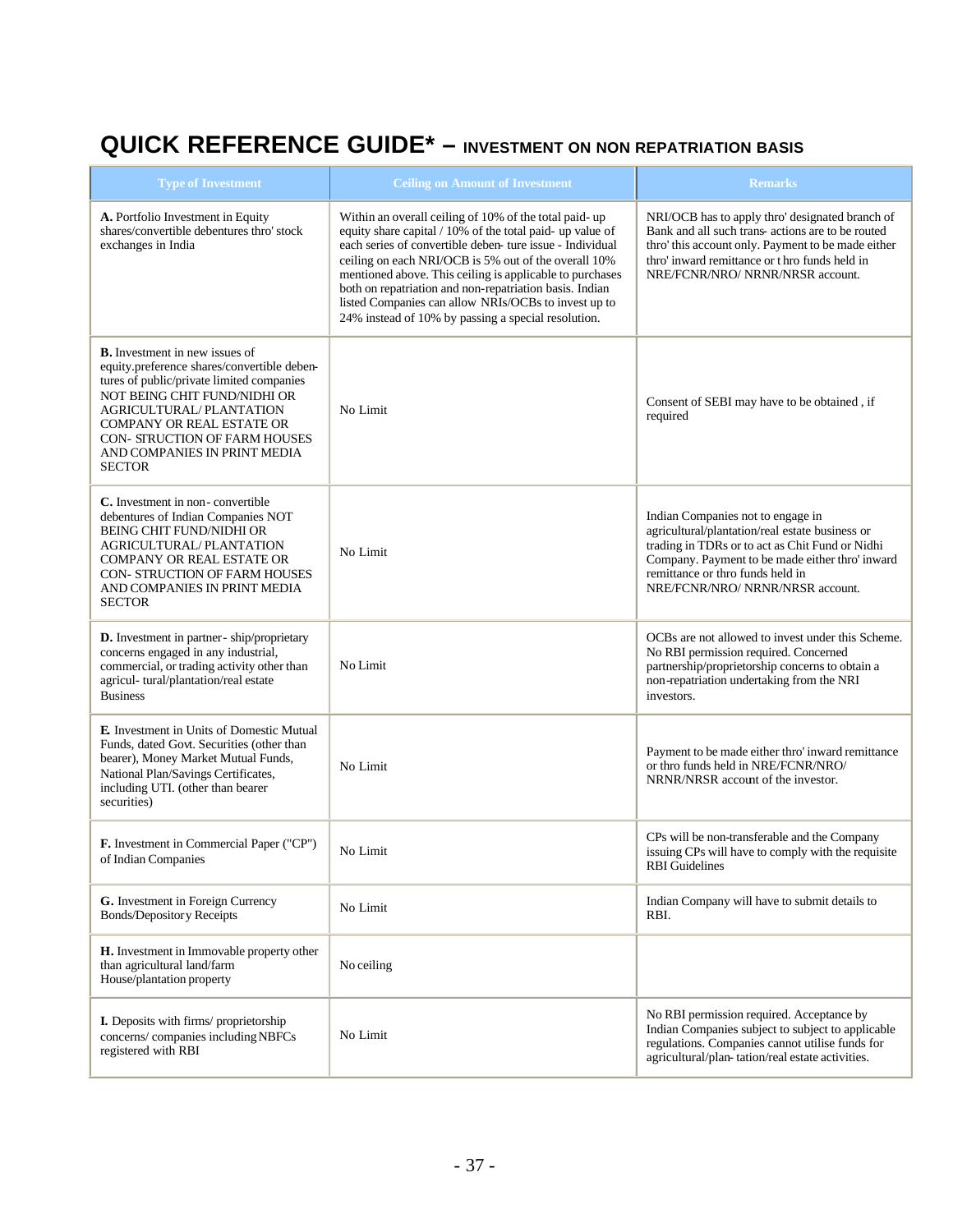## **QUICK REFERENCE GUIDE\* – INVESTMENTS ON REPATRIATION BASIS**

| Type of Investment                                                                                                                                                                                                                                            | Ceiling on Amount of Investment                                                                                                                                                                                                                                                                                                                                                                                                                                                                                                                                  | Remarks                                                                                                                                                                                                                                                                                                                                                                          |
|---------------------------------------------------------------------------------------------------------------------------------------------------------------------------------------------------------------------------------------------------------------|------------------------------------------------------------------------------------------------------------------------------------------------------------------------------------------------------------------------------------------------------------------------------------------------------------------------------------------------------------------------------------------------------------------------------------------------------------------------------------------------------------------------------------------------------------------|----------------------------------------------------------------------------------------------------------------------------------------------------------------------------------------------------------------------------------------------------------------------------------------------------------------------------------------------------------------------------------|
| A. Portfolio Investment in Equity<br>shares/preference shares through stock exchanges<br>in India (other than Companies engaged in the<br>print media sector).                                                                                                | Purchase of shares by a single investor in any one Company not<br>to exceed 5% of its total paid-up equity and preference capital.<br>The aggregate investments all NRIs/OCBs/PIOs thro the<br>secondary market in a Company, including shares of the<br>Company acquired with repatriation benefits under any other<br>scheme, should not exceed 10% of the total paid up equity<br>capital. Indian listed Companies can allow NRIs/OCBs to invest<br>up to 24% instead of 10% by passing a special resolution.                                                 | NRI/OCB has to apply thro' designated branch of Bank and all such<br>trans- actions are to be routed thro' this account only. Payment to be<br>made either thro' inward remittance or thro funds held in<br>NRE/FCNR account. OCBs are required to inform the designated<br>branch of the Bank, immediately when the holding interest of NRIs<br>in the OCB falls less than 60%. |
| <b>B.</b> Portfolio Investment in convertible debentures<br>thru stock exchanges (other than Companies<br>engaged in the print media sector).                                                                                                                 | Purchase of CDs by any single NRI/OCB in any one Company<br>not to exceed 5% of its total paid-up value of the CDs issued in<br>that particular series by that Company. The aggregate<br>investments all NRIs/OCBs thro the secondary market in a<br>Company, including CDs of the Company acquired with/without<br>repatriation benefits should not exceed 10% of the total paid up<br>value of each series of CDs issued by the Company. Indian listed<br>Companies can allow NRIs/OCBs to invest up to 24% instead of<br>10% by passing a special resolution. | NRI/OCB has to apply thro' designated branch of Bank and all such<br>trans-actions are to be routed thro' this account only. Payment to be<br>made either thro' inward remittance or thro funds held in<br>NRE/FCNR account. OCBs are required to inform the designated<br>branch of the Bank, immediately when the holding interest of NRIs<br>in the OCB falls less than 60%.  |
| C. Investment in new issues of equity preference<br>shares/convertible deben-tures of any Indian<br>Company engaged in manufacturing or trading<br>activity                                                                                                   | There are certain sectoral caps for investment in manufacturing<br>activities. 51% of the capital is permitted in case of a trading<br>activity. 24% of the capital if the units is an Small Scale unit.                                                                                                                                                                                                                                                                                                                                                         | Automatic RBI route available for specified activities upto certain<br>limits. Approval of FIPB/SIA required if con-ditions related to<br>automatic approval are not fulfilled. A trading company cannot<br>remit dividend outside India until and unless it secures registration<br>as Export/Trading/Star Trading/Super Star Trading House from<br>DGFT, Govt. of India.       |
| <b>D.</b> Investment in new issue of non-convertible<br>debentures of Indian Companies NOT BEING<br>CHIT FUND/NIDHI OR AGRICULTURAL/<br>PLANTATION COMPANY OR REAL<br>ESTATE OR CON-STRUCTION OF FARM<br>HOUSES AND COMPANIES IN PRINT<br><b>MEDIA SECTOR</b> | Ceilings have been prescribed by RBI for foreign direct<br>investment in certain sectors.                                                                                                                                                                                                                                                                                                                                                                                                                                                                        | Indian Companies not to engage in agricultural/plantation/real estate<br>business or trading in TDRs or to act as Chit Fund or Nidhi<br>Company. Funds for investment to be received from outside or<br>transferred from NRE/FCNR account of the investor.                                                                                                                       |
| E. Investment in Units of Domestic Mutual<br>Funds, dated Govt. Securities (other than bearer<br>certificates) and Treasury Bills                                                                                                                             | No Limit                                                                                                                                                                                                                                                                                                                                                                                                                                                                                                                                                         | Payment to be made either thro' inward remittance or thro funds held<br>in NRE/FCNR/ account of the investor                                                                                                                                                                                                                                                                     |
| F. Investment in 100% Export Oriened Units and<br>Units in Export Processing Zones                                                                                                                                                                            | Investment ceilings as per sectoral cap to be adhered to.<br>Restriction of 24% relating to SSI Units not applicable for 100%<br>EOUs/EPZ Units                                                                                                                                                                                                                                                                                                                                                                                                                  | Approval of SIA/Development Commi-ssioner required if<br>automatic approval of RBI is not available                                                                                                                                                                                                                                                                              |
| G. In savings/fixed and other deposits with<br>Banks in India under NR(E) and FCNR(B)<br>Schemes                                                                                                                                                              | No Limit                                                                                                                                                                                                                                                                                                                                                                                                                                                                                                                                                         | Normal formalities to be completed. FCNR(B) accounts can be<br>opened only in designated currencies.                                                                                                                                                                                                                                                                             |
| H. Deposits with Indian companies including<br>NBFCs registered with RBI.                                                                                                                                                                                     | No Limit. However, aggregate amount of deposits accepted by<br>the Company should not exceed 35% of the net owned funds of<br>the Company.                                                                                                                                                                                                                                                                                                                                                                                                                       | OCBs not allowed to keep deposits. NBFCs to be registered with<br>RBI.                                                                                                                                                                                                                                                                                                           |
| <b>I.</b> Immovable property other than agricultural<br>land/plantation/farm house                                                                                                                                                                            | No ceiling                                                                                                                                                                                                                                                                                                                                                                                                                                                                                                                                                       | Repatriation of sale proceeds by a person who acquired the property<br>when he was a resident required RBI permission.                                                                                                                                                                                                                                                           |
| <b>J.</b> Investment in bonds issued by Public Sector<br>Undertakings                                                                                                                                                                                         | No Limit                                                                                                                                                                                                                                                                                                                                                                                                                                                                                                                                                         | NRIs/OCBs to remit funds thro inward remittances or thro<br>Nre/FCNR accounts.                                                                                                                                                                                                                                                                                                   |
| K. Participation in equity capital of Pubic Sector<br>Enterprises disinvested by the Central<br>Government                                                                                                                                                    | No Limit                                                                                                                                                                                                                                                                                                                                                                                                                                                                                                                                                         | Purchase Consideration / bid money to be received from aborad by<br>way of inward remittance or out of funds held in NRE/FCNR<br>accounts                                                                                                                                                                                                                                        |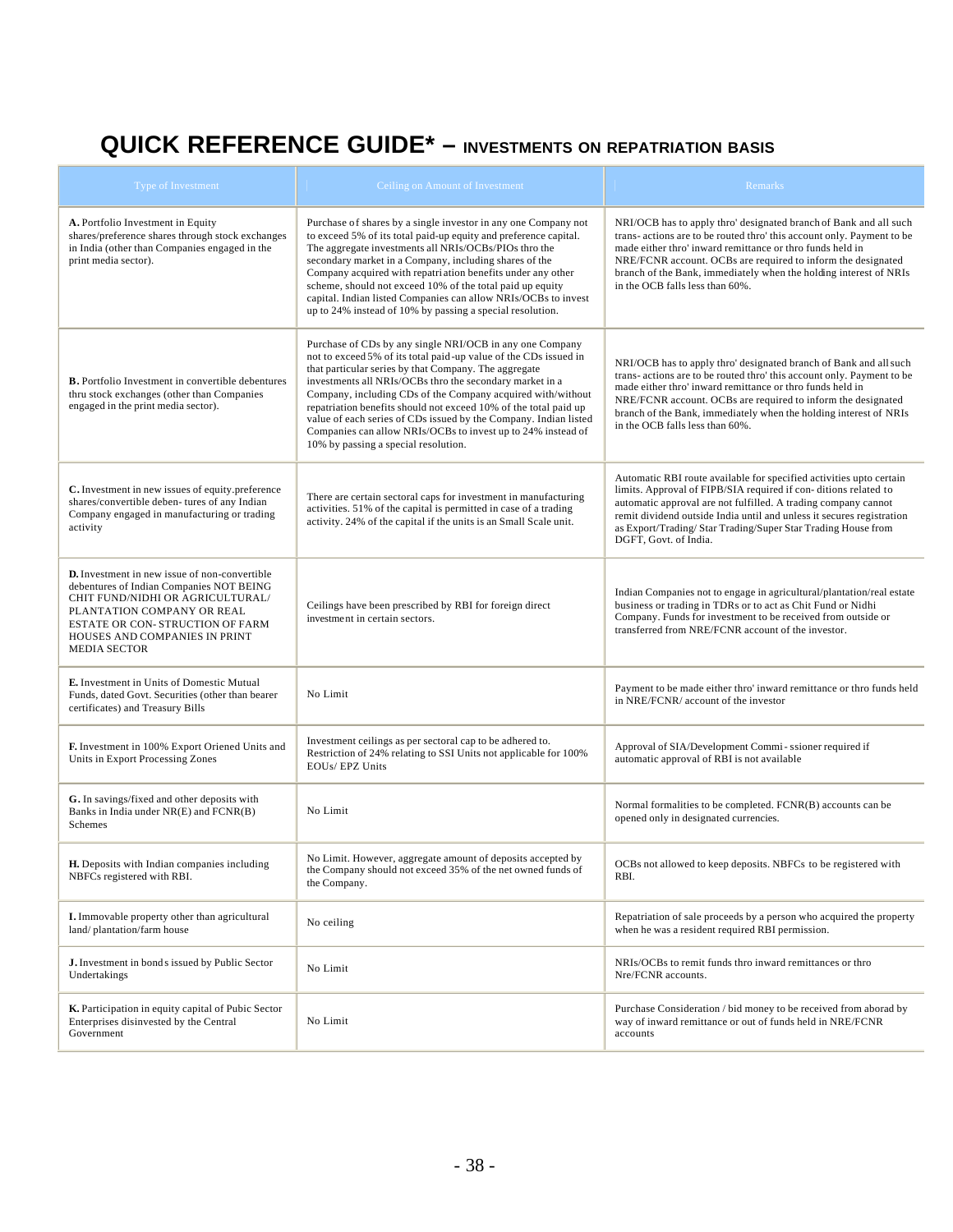#### **Source Reference**



#### **Legal Notice**

We have worked hard to ensure the accuracy and timeliness of this material. However GBS does not warrant that the material is free from error or will be suitable for any specific purpose. All information is provided for informational purposes only and should not be construed as legal advice. One should seek appropriate professional advice before acting on t he basis of the information contained herein.